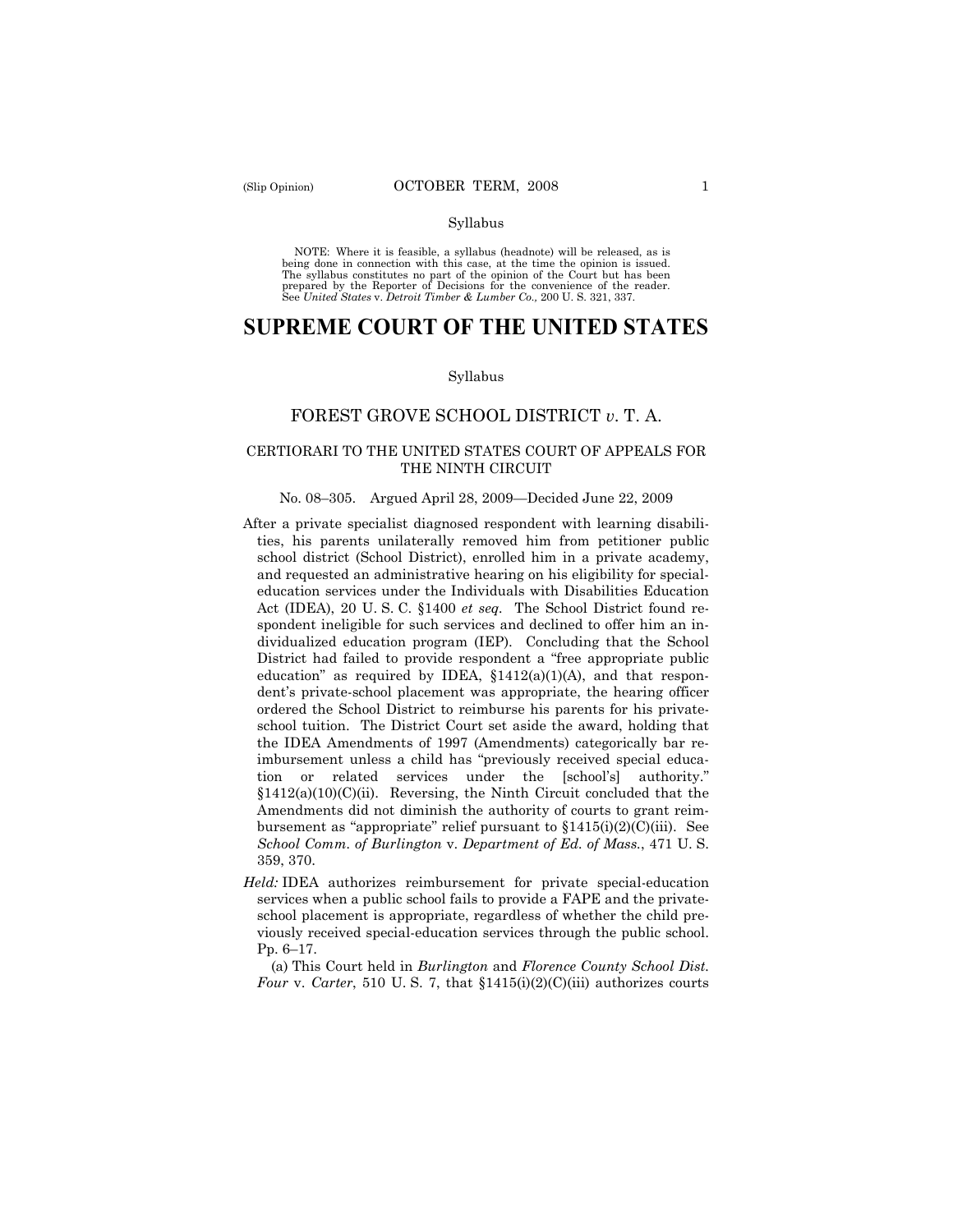#### Syllabus

to reimburse parents for the cost of private-school tuition when a school district fails to provide a child a FAPE and the private-school placement is appropriate. That *Burlington* and *Carter* involved the deficiency of a proposed IEP does not distinguish this case, nor does the fact that the children in *Burlington* and *Carter* had previously received special-education services; the Court's decision in those cases depended on the Act's language and purpose rather than the particular facts involved. Thus, the reasoning of *Burlington* and *Carter* applies unless the 1997 Amendments require a different result. Pp. 6– 8.

(b) The 1997 Amendments do not impose a categorical bar to reimbursement. The Amendments made no change to the central purpose of IDEA or the text of  $$1415(i)(2)(C(iii)$ . Because Congress is presumed to be aware of, and to adopt, a judicial interpretation of a statute when it reenacts that law without change, *Lorillard* v. *Pons*, 434 U.S. 575, 580, this Court will continue to read  $$1415(i)(2)(C(iii)$ to authorize reimbursement absent a clear indication that Congress intended to repeal the provision or abrogate *Burlington* and *Carter.* The School District's argument that  $$1412(a)(10)(C)(ii)$  limits reimbursement to children who have previously received public specialeducation services is unpersuasive for several reasons: It is not supported by IDEA's text, as the 1997 Amendments do not expressly prohibit reimbursement in this case and the School District offers no evidence that Congress intended to supersede *Burlington* and *Carter;* it is at odds with IDEA's remedial purpose of "ensur[ing] that all children with disabilities have available to them a [FAPE] that emphasizes special education . . . designed to meet their unique needs,"  $$1400(d)(1)(A);$  and it would produce a rule bordering on the irrational by providing a remedy when a school offers a child inadequate special-education services but leaving parents remediless when the school unreasonably denies access to such services altogether. Pp. 8– 15.

(c) The School District's argument that any conditions on accepting IDEA funds must be stated unambiguously is clearly satisfied here, as States have been on notice at least since *Burlington* that IDEA authorizes courts to order reimbursement. The School District's claims that respondent's reading will impose a heavy financial burden on public schools and encourage parents to enroll their children in private school without first trying to cooperate with public-school authorities are also unpersuasive in light of the restrictions on reimbursement awards identified in *Burlington* and the fact that parents unilaterally change their child's placement at their own financial risk. See*, e.g., Carter*, 510 U. S., at 15*.* Pp. 15–16.

523 F. 3d 1078, affirmed.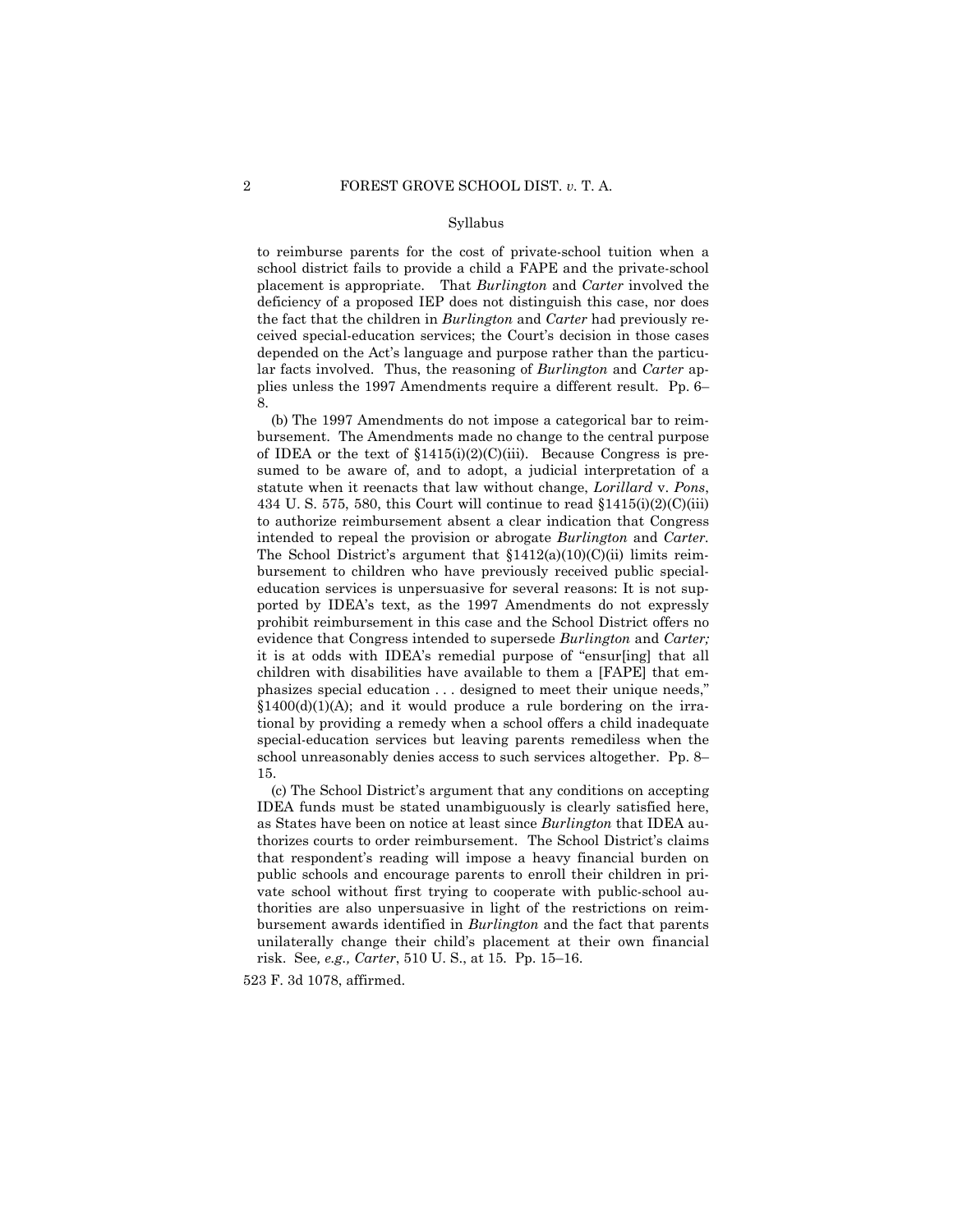# Syllabus

STEVENS, J., delivered the opinion of the Court, in which ROBERTS, C. J., and KENNEDY, GINSBURG, BREYER, and ALITO, JJ., joined. SOUTER, J., filed a dissenting opinion, in which SCALIA and THOMAS, JJ., joined.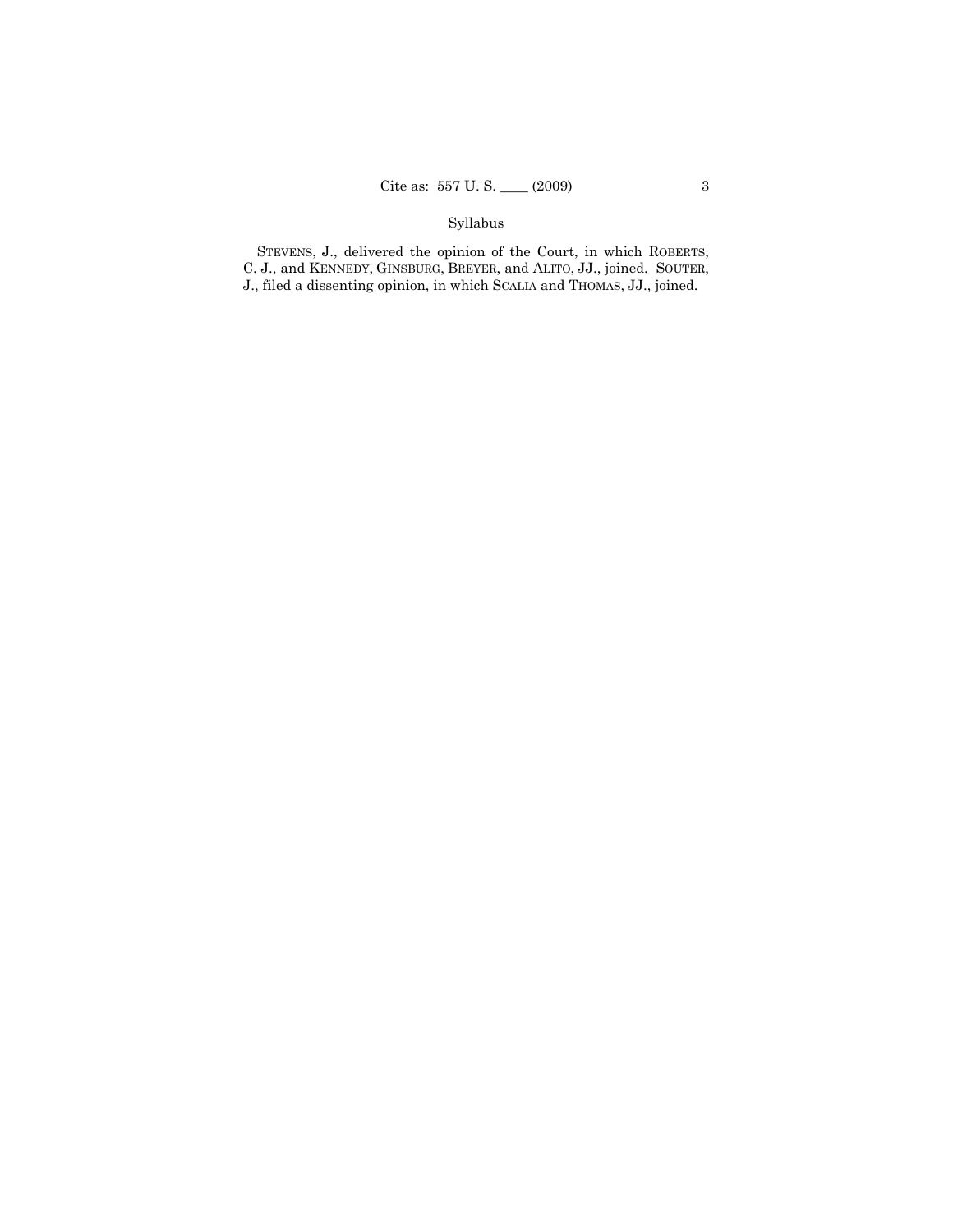NOTICE: This opinion is subject to formal revision before publication in the preliminary print of the United States Reports. Readers are requested to notify the Reporter of Decisions, Supreme Court of the United States, Washington, D. C. 20543, of any typographical or other formal errors, in order that corrections may be made before the preliminary print goes to press.

### $\frac{1}{2}$  ,  $\frac{1}{2}$  ,  $\frac{1}{2}$  ,  $\frac{1}{2}$  ,  $\frac{1}{2}$  ,  $\frac{1}{2}$  ,  $\frac{1}{2}$ **SUPREME COURT OF THE UNITED STATES**

### $\frac{1}{2}$  ,  $\frac{1}{2}$  ,  $\frac{1}{2}$  ,  $\frac{1}{2}$  ,  $\frac{1}{2}$  ,  $\frac{1}{2}$ No. 08–305

# FOREST GROVE SCHOOL DISTRICT, PETITIONER *v.* T. A.

### ON WRIT OF CERTIORARI TO THE UNITED STATES COURT OF APPEALS FOR THE NINTH CIRCUIT

#### [June 22, 2009]

### JUSTICE STEVENS delivered the opinion of the Court.

The Individuals with Disabilities Education Act (IDEA or Act), 84 Stat. 175, as amended, 20 U. S. C. §1400 *et seq.,* requires States receiving federal funding to make a "free appropriate public education" (FAPE) available to all children with disabilities residing in the State,  $$1412(a)(1)(A)$ . We have previously held that when a public school fails to provide a FAPE and a child's parents place the child in an appropriate private school without the school district's consent, a court may require the district to reimburse the parents for the cost of the private education. See *School Comm. of Burlington* v. *Department of Ed. of Mass.*, 471 U. S. 359, 370 (1985). The question presented in this case is whether the IDEA Amendments of 1997 (Amendments), 111 Stat. 37, categorically prohibit reimbursement for private-education costs if a child has not "previously received special education and related services under the authority of a public agency."  $$1412(a)(10)(C)(ii)$ . We hold that the Amendments impose no such categorical bar.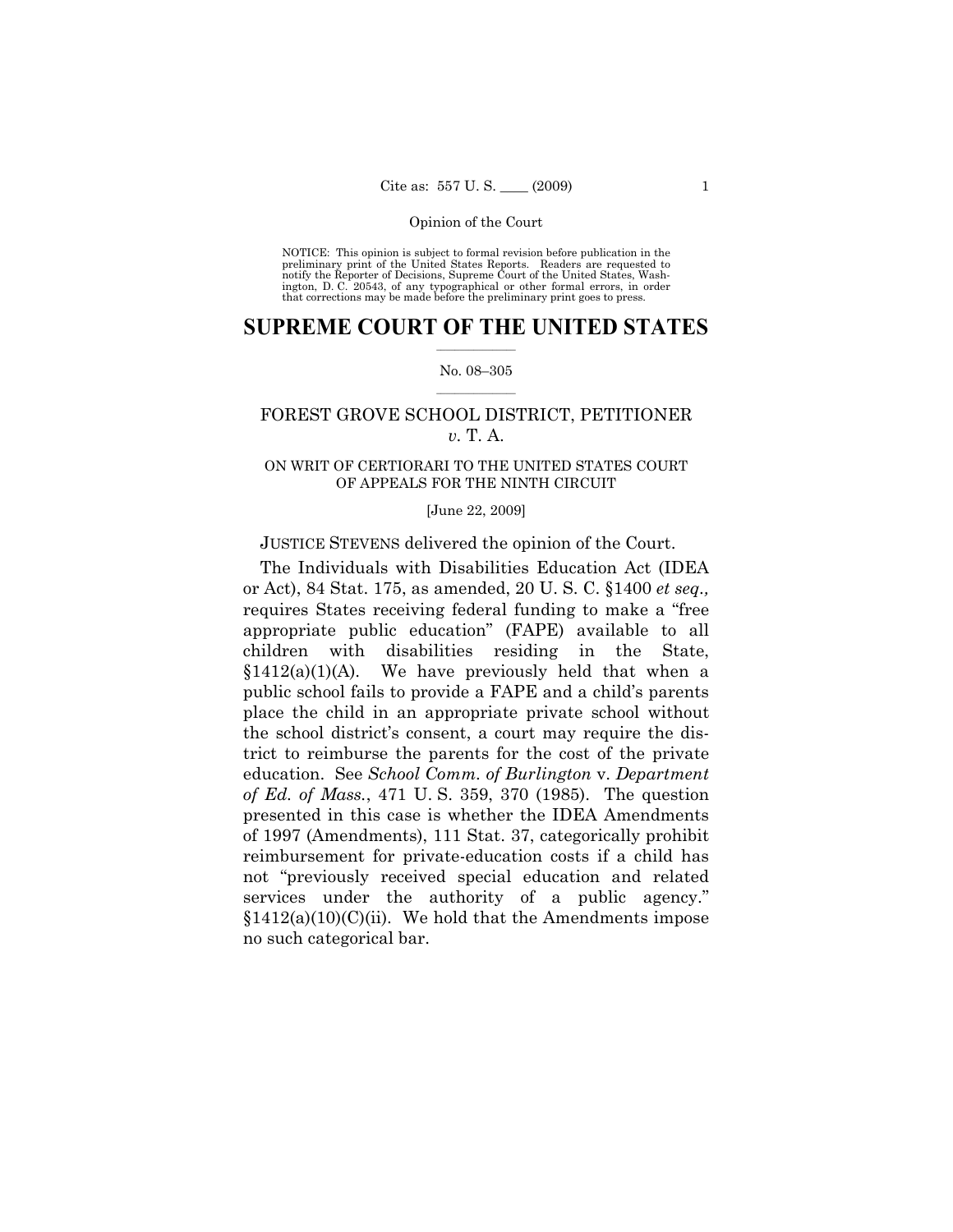I

Respondent T. A. attended public schools in the Forest Grove School District (School District or District) from the time he was in kindergarten through the winter of his junior year of high school. From kindergarten through eighth grade, respondent's teachers observed that he had trouble paying attention in class and completing his assignments. When respondent entered high school, his difficulties increased.

In December 2000, during respondent's freshman year, his mother contacted the school counselor to discuss respondent's problems with his schoolwork. At the end of the school year, respondent was evaluated by a school psychologist. After interviewing him, examining his school records, and administering cognitive ability tests, the psychologist concluded that respondent did not need further testing for any learning disabilities or other health impairments, including attention deficit hyperactivity disorder (ADHD). The psychologist and two other school officials discussed the evaluation results with respondent's mother in June 2001, and all agreed that respondent did not qualify for special-education services. Respondent's parents did not seek review of that decision, although the hearing examiner later found that the School District's evaluation was legally inadequate because it failed to address all areas of suspected disability, including ADHD.

With extensive help from his family, respondent completed his sophomore year at Forest Grove High School, but his problems worsened during his junior year. In February 2003, respondent's parents discussed with the School District the possibility of respondent completing high school through a partnership program with the local community college. They also sought private professional advice, and in March 2003 respondent was diagnosed with ADHD and a number of disabilities related to learning and memory. Advised by the private specialist that respon-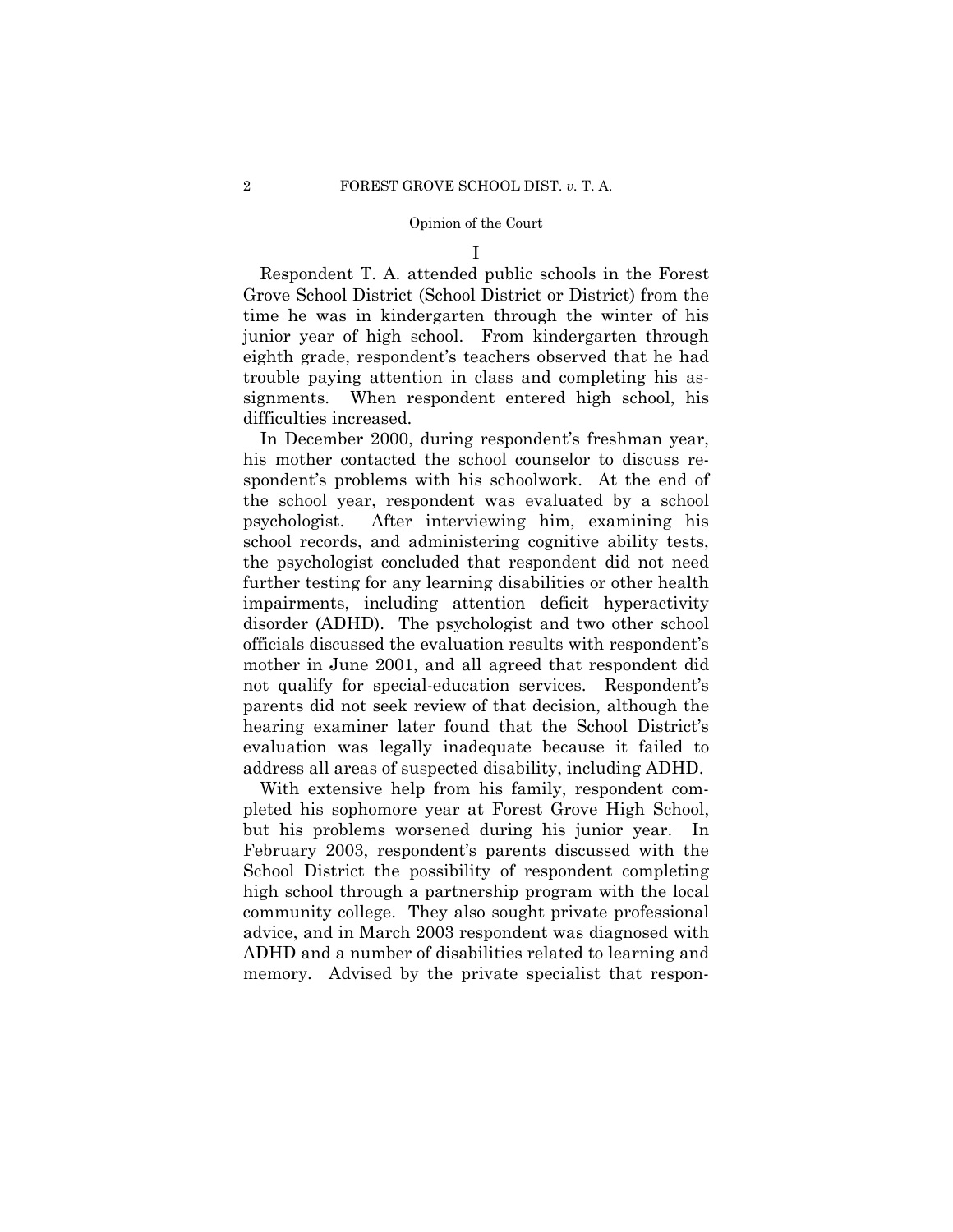dent would do best in a structured, residential learning environment, respondent's parents enrolled him at a private academy that focuses on educating children with special needs.

Four days after enrolling him in private school, respondent's parents hired a lawyer to ascertain their rights and to give the School District written notice of respondent's private placement. A few weeks later, in April 2003, respondent's parents requested an administrative due process hearing regarding respondent's eligibility for special-education services. In June 2003, the District engaged a school psychologist to assist in determining whether respondent had a disability that significantly interfered with his educational performance. Respondent's parents cooperated with the District during the evaluation process. In July 2003, a multidisciplinary team met to discuss whether respondent satisfied IDEA's disability criteria and concluded that he did not because his ADHD did not have a sufficiently significant adverse impact on his educational performance. Because the School District maintained that respondent was not eligible for special-education services and therefore declined to provide an individualized education program  $(IEP)$ , respondent's parents left him enrolled at the private academy for his senior year.

The administrative review process resumed in September 2003. After considering the parties' evidence, including the testimony of numerous experts, the hearing officer issued a decision in January 2004 finding that respondent's ADHD adversely affected his educational performance and that the School District failed to meet its obliga-

<sup>&</sup>lt;sup>1</sup>An IEP is an education plan tailored to a child's unique needs that is designed by the school district in consultation with the child's parents after the child is identified as eligible for special-education services. See 20 U. S. C. §§1412(a)(4), 1414(d).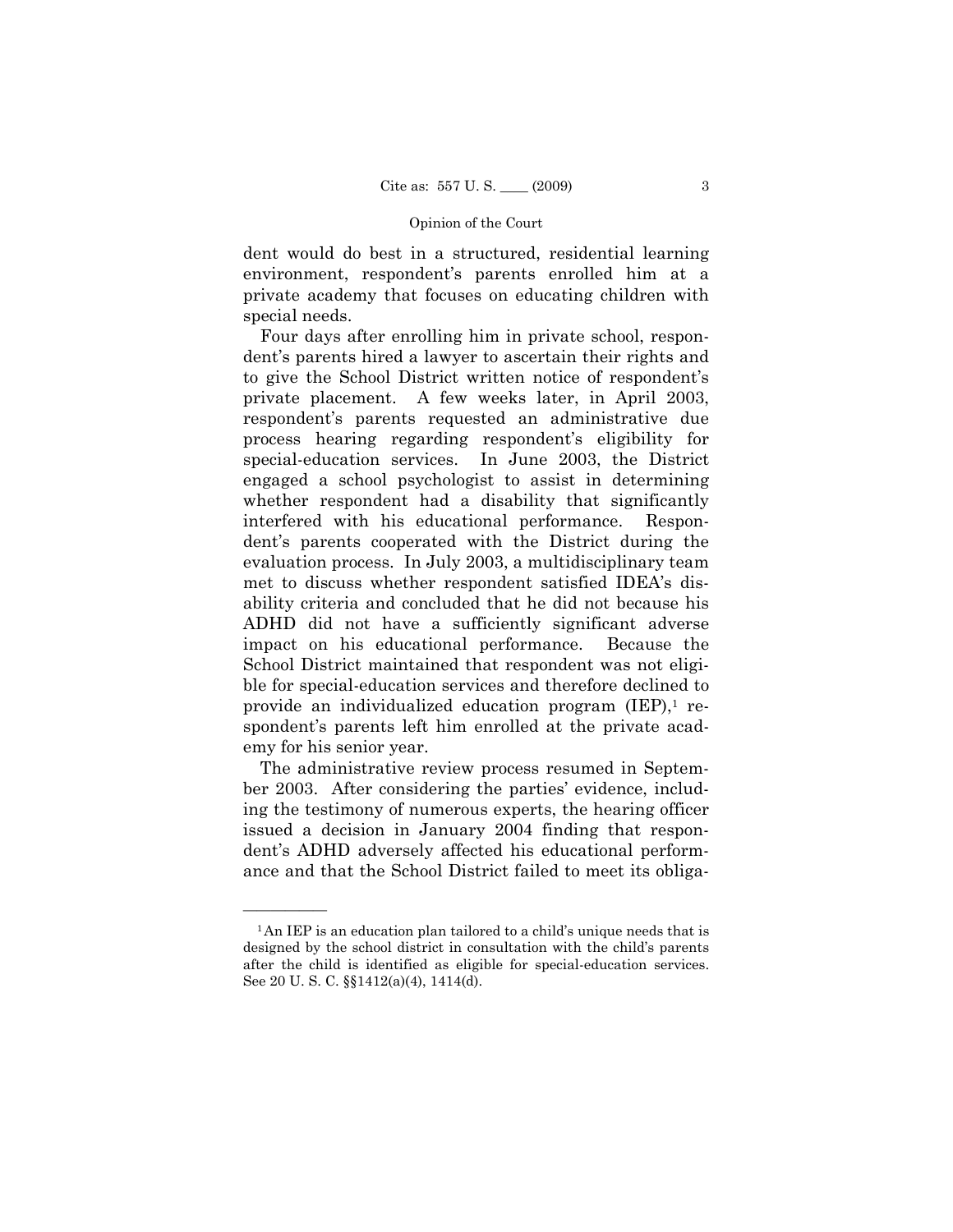tions under IDEA in not identifying respondent as a student eligible for special-education services. Because the District did not offer respondent a FAPE and his privateschool placement was appropriate under IDEA, the hearing officer ordered the District to reimburse respondent's parents for the cost of the private-school tuition.2

The School District sought judicial review pursuant to  $§1415(i)(2)$ , arguing that the hearing officer erred in granting reimbursement. The District Court accepted the hearing officer's findings of fact but set aside the reimbursement award after finding that the 1997 Amendments categorically bar reimbursement of private-school tuition for students who have not "previously received special education and related services under the authority of a public agency." §612(a)(10)(C)(ii), 111 Stat. 63, 20 U. S. C.  $$1412(a)(10)(C)(ii)$ . The District Court further held that, "[e]ven assuming that tuition reimbursement may be ordered in an extreme case for a student not receiving special education services, under general principles of equity where the need for special education was obvious to school authorities," the facts of this case do not support equitable relief. App. to Pet. for Cert. 53a.

The Court of Appeals for the Ninth Circuit reversed and remanded for further proceedings. The court first noted that, prior to the 1997 Amendments, "IDEA was silent on the subject of private school reimbursement, but courts had granted such reimbursement as 'appropriate' relief under principles of equity pursuant to 20 U. S. C. §1415(i)(2)(C)." 523 F. 3d 1078, 1085 (2008) (citing *Burlington*, 471 U. S., at 370). It then held that the Amendments do not impose a categorical bar to reimbursement

<sup>2</sup>Although it was respondent's parents who initially sought reimbursement, when respondent reached the age of majority in 2003 his parents' rights under IDEA transferred to him pursuant to Ore. Admin. Rule 581–015–2325(1) (2008).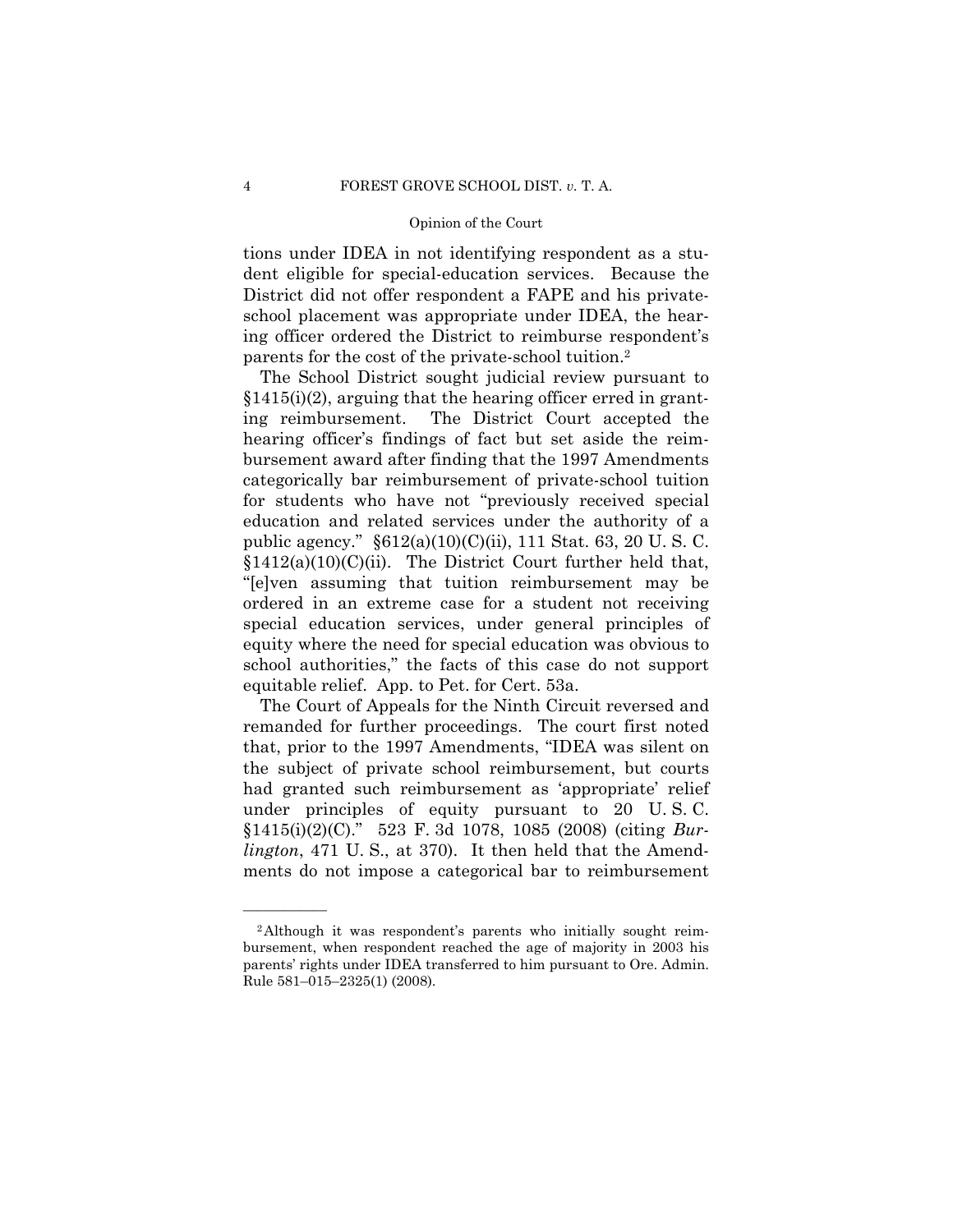when a parent unilaterally places in private school a child who has not previously received special-education services through the public school. Rather, such students "are eligible for reimbursement, to the same extent as before the 1997 amendments, as 'appropriate' relief pursuant to  $$1415(i)(2)(C)$ ." 523 F. 3d, at 1087–1088.

The Court of Appeals also rejected the District Court's analysis of the equities as resting on two legal errors. First, because it found that  $$1412(a)(10)(C)(ii)$  generally bars relief in these circumstances, the District Court wrongly stated that relief was appropriate only if the equities were sufficient to "'override'" that statutory limitation. The District Court also erred in asserting that reimbursement is limited to "'extreme'" cases. *Id.*, at 1088 (emphasis deleted). The Court of Appeals therefore remanded with instructions to reexamine the equities, including the failure of respondent's parents to notify the School District before removing respondent from public school. In dissent, Judge Rymer stated her view that reimbursement is not available as an equitable remedy in this case because respondent's parents did not request an IEP before removing him from public school and respondent's right to a FAPE was therefore not at issue.

Because the Courts of Appeals that have considered this question have reached inconsistent results, <sup>3</sup> we granted certiorari to determine whether §1412(a)(10)(C) establishes a categorical bar to tuition reimbursement for students who have not previously received special-education services under the authority of a public education agency.

<sup>3</sup>Compare *Frank G.* v. *Board of Ed. of Hyde Park*, 459 F. 3d 356, 376  $(CA2 2006)$  (holding that  $$1412(a)(10)(C)(ii)$  does not bar reimbursement for students who have not previously received public specialeducation services), and *M. M.* v. *School Bd. of Miami-Dade Cty., Fla.*, 437 F. 3d 1085, 1099 (CA11 2006) *(per curiam)* (same), with *Greenland School Dist.* v. *Amy N.*, 358 F. 3d 150, 159–160 (CA1 2004) (finding reimbursement barred in those circumstances).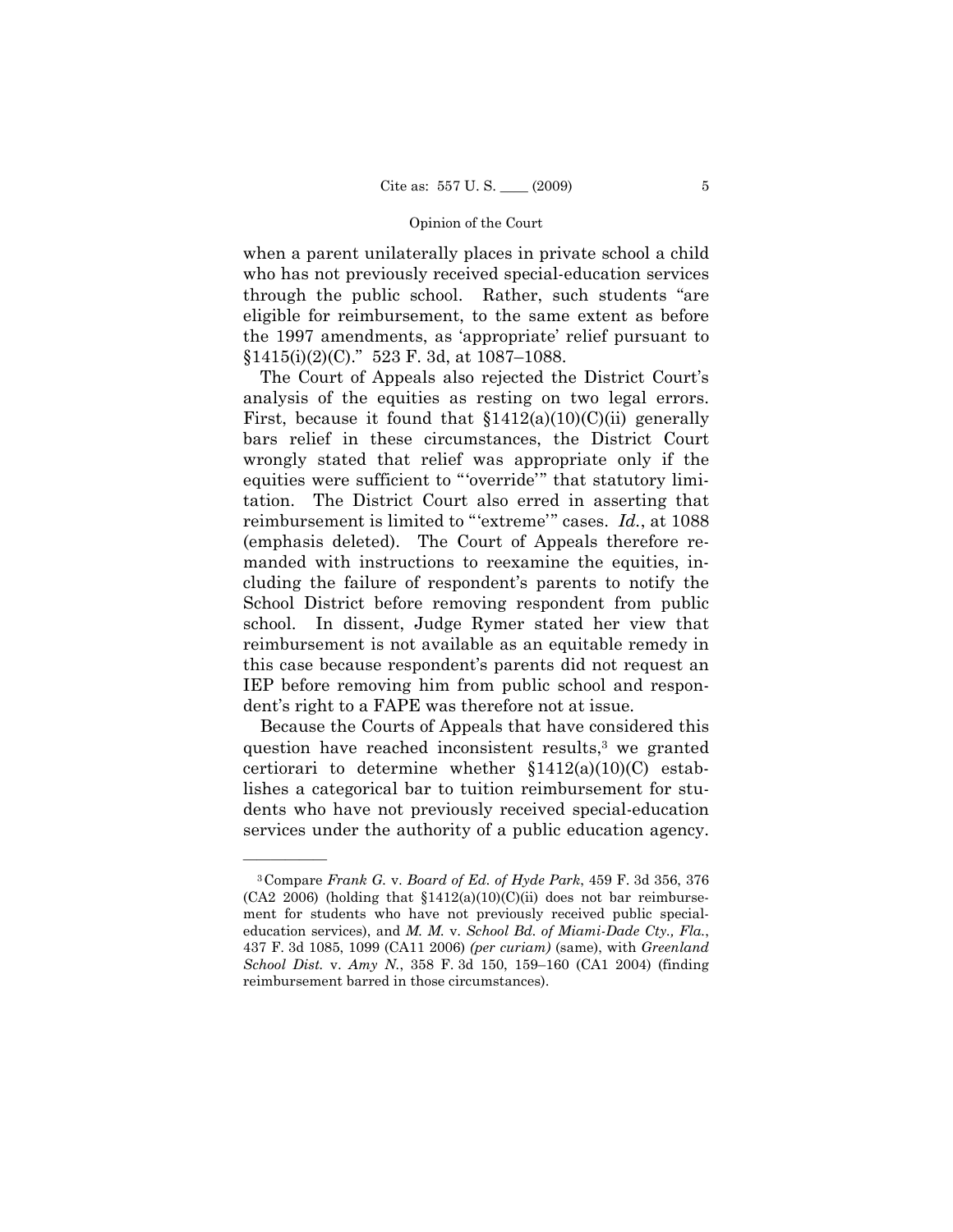555 U. S. \_\_\_ (2009). 4

——————

# II

Justice Rehnquist's opinion for a unanimous Court in *Burlington* provides the pertinent background for our analysis of the question presented. In that case, respondent challenged the appropriateness of the IEP developed for his child by public-school officials. The child had previously received special-education services through the public school. While administrative review was pending, private specialists advised respondent that the child would do best in a specialized private educational setting, and respondent enrolled the child in private school without the school district's consent. The hearing officer concluded that the IEP was not adequate to meet the child's educational needs and that the school district therefore failed to provide the child a FAPE. Finding also that the privateschool placement was appropriate under IDEA, the hearing officer ordered the school district to reimburse respondent for the cost of the private-school tuition.

We granted certiorari in *Burlington* to determine whether IDEA authorizes reimbursement for the cost of private education when a parent or guardian unilaterally enrolls a child in private school because the public school has proposed an inadequate IEP and thus failed to provide a FAPE. The Act at that time made no express reference to the possibility of reimbursement, but it authorized a court to "grant such relief as the court determines is appropriate."  $$1415(i)(2)(C)(iii)$ <sup>5</sup> In determining the scope

<sup>4</sup>We previously granted certiorari to address this question in *Board of Ed. of City School Dist. of New York* v. *Tom F.*, 552 U. S. 1 (2007), in which we affirmed without opinion the judgment of the Court of Appeals for the Second Circuit by an equally divided vote. 5At the time we decided *Burlington*, that provision was codified at

<sup>§1415(</sup>e)(2). The 1997 Amendments renumbered the provision but did not alter its text. For ease of reference, we refer to the provision by its current section number, §1415(i)(2)(C)(iii).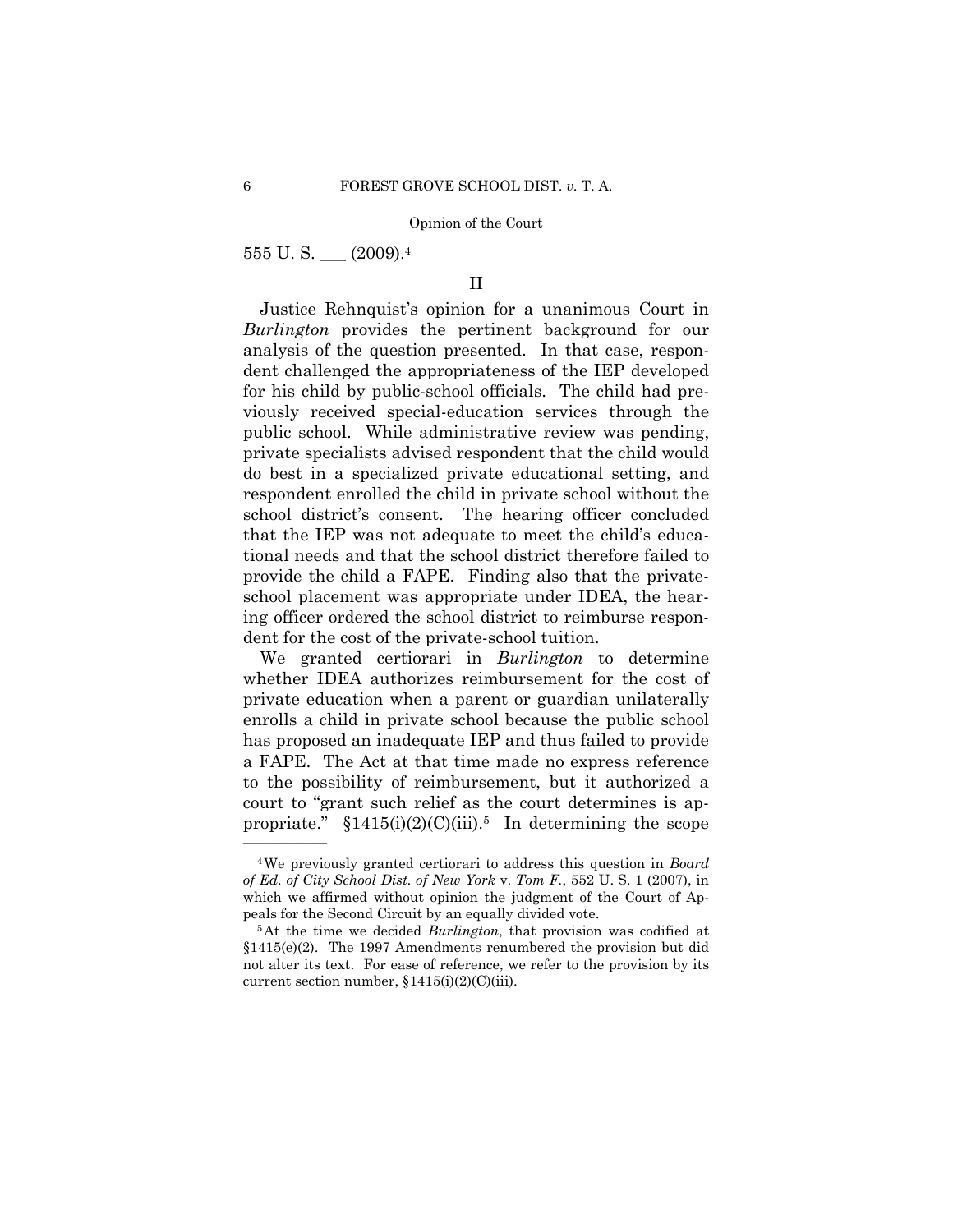of the relief authorized, we noted that "the ordinary meaning of these words confers broad discretion on the court" and that, absent any indication to the contrary, what relief is "appropriate" must be determined in light of the Act's broad purpose of providing children with disabilities a FAPE, including through publicly funded private-school placements when necessary. 471 U. S.*,* at 369. Accordingly, we held that the provision's grant of authority includes "the power to order school authorities to reimburse parents for their expenditures on private special-education services if the court ultimately determines that such placement, rather than a proposed IEP, is proper under the Act." *Ibid.*

Our decision rested in part on the fact that administrative and judicial review of a parent's complaint often takes years. We concluded that, having mandated that participating States provide a FAPE for every student, Congress could not have intended to require parents to either accept an inadequate public-school education pending adjudication of their claim or bear the cost of a private education if the court ultimately determined that the private placement was proper under the Act. *Id.,* at 370. Eight years later, we unanimously reaffirmed the availability of reimbursement in *Florence County School Dist. Four* v. *Carter*, 510 U. S. 7 (1993) (holding that reimbursement may be appropriate even when a child is placed in a private school that has not been approved by the State).

The dispute giving rise to the present litigation differs from those in *Burlington* and *Carter* in that it concerns not the adequacy of a proposed IEP but the School District's failure to provide an IEP at all. And, unlike respondent, the children in those cases had previously received public special-education services. These differences are insignificant, however, because our analysis in the earlier cases depended on the language and purpose of the Act and not the particular facts involved. Moreover, when a child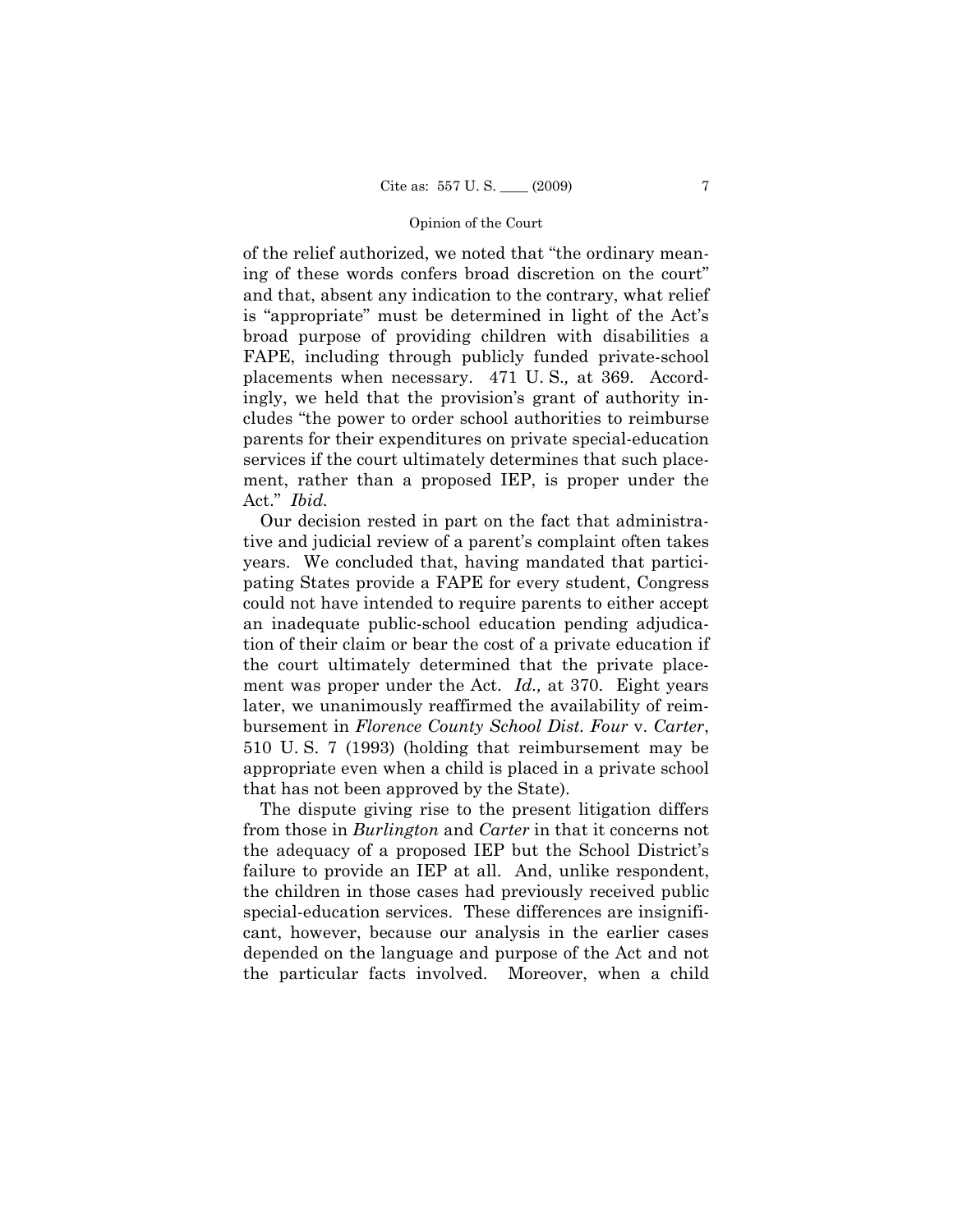requires special-education services, a school district's failure to propose an IEP of any kind is at least as serious a violation of its responsibilities under IDEA as a failure to provide an adequate IEP. It is thus clear that the reasoning of *Burlington* and *Carter* applies equally to this case. The only question is whether the 1997 Amendments require a different result.

# III

Congress enacted IDEA in 19706 to ensure that all children with disabilities are provided "'a free appropriate public education which emphasizes special education and related services designed to meet their unique needs [and] to assure that the rights of [such] children and their parents or guardians are protected.'" *Burlington*, 471 U. S., at 367 (quoting 20 U. S. C. §1400(c) (1982 ed.), now codified as amended at  $\S(1400(d)(1)(A), (B))$ . After examining the States' progress under IDEA, Congress found in 1997 that substantial gains had been made in the area of special education but that more needed to be done to guarantee children with disabilities adequate access to appropriate services. See S. Rep. No. 105–17, p. 5 (1997). The 1997 Amendments were intended "to place greater emphasis on improving student performance and ensuring that children with disabilities receive a quality public education." *Id.*, at 3.

Consistent with that goal, the Amendments preserved the Act's purpose of providing a FAPE to all children with disabilities. And they did not change the text of the provision we considered in *Burlington*, §1415(i)(2)(C)(iii), which gives courts broad authority to grant "appropriate" relief, including reimbursement for the cost of private special

<sup>6</sup>The legislation was enacted as the Education of the Handicapped Act, title VI of Pub. L. 91–230, 84 Stat. 175, and was renamed the Individuals with Disabilities Education Act in 1990, see §901(a)(3), Pub. L. 101–476, 104 Stat. 1142.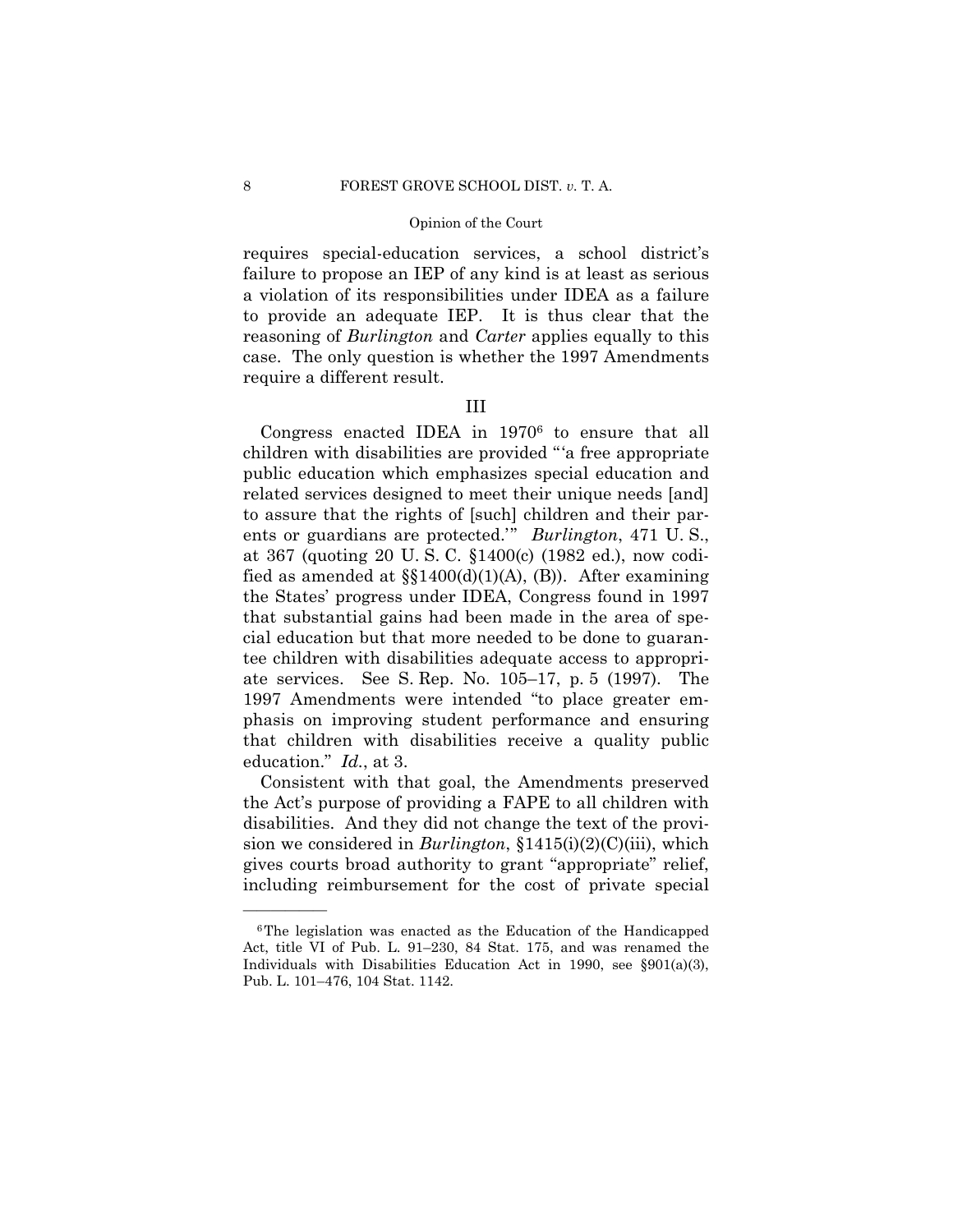education when a school district fails to provide a FAPE. "Congress is presumed to be aware of an administrative or judicial interpretation of a statute and to adopt that interpretation when it re-enacts a statute without change." *Lorillard* v. *Pons*, 434 U. S. 575, 580 (1978). Accordingly, absent a clear expression elsewhere in the Amendments of Congress' intent to repeal some portion of that provision or to abrogate our decisions in *Burlington* and *Carter*, we will continue to read  $$1415(i)(2)(C(iii)$  to authorize the relief respondent seeks.

The School District and the dissent argue that one of the provisions enacted by the Amendments,  $$1412(a)(10)(C)$ , effects such a repeal. Section  $1412(a)(10)(C)$  is entitled "Payment for education of children enrolled in private schools without consent of or referral by the public agency," and it sets forth a number of principles applicable to public reimbursement for the costs of unilateral privateschool placements. Section  $1412(a)(10)(C)(i)$  states that IDEA "does not require a local educational agency to pay for the cost of education . . . of a child with a disability at a private school or facility if that agency made a free appropriate public education available to the child" and his parents nevertheless elected to place him in a private school. Section  $1412(a)(10)(C)(ii)$  then provides that a "court or hearing officer may require [a public] agency to reimburse the parents for the cost of [private-school] enrollment if the court or hearing officer finds that the agency had not made a free appropriate public education available" and the child has "previously received special education and related services under the authority of [the] agency." Finally,  $$1412(a)(10)(C)(iii)$  discusses circumstances under which the "cost of reimbursement described in clause (ii) may be reduced or denied," as when a parent fails to give 10 days' notice before removing a child from public school or refuses to make a child available for evaluation, and  $$1412(a)(10)(C)(iv)$  lists circumstances in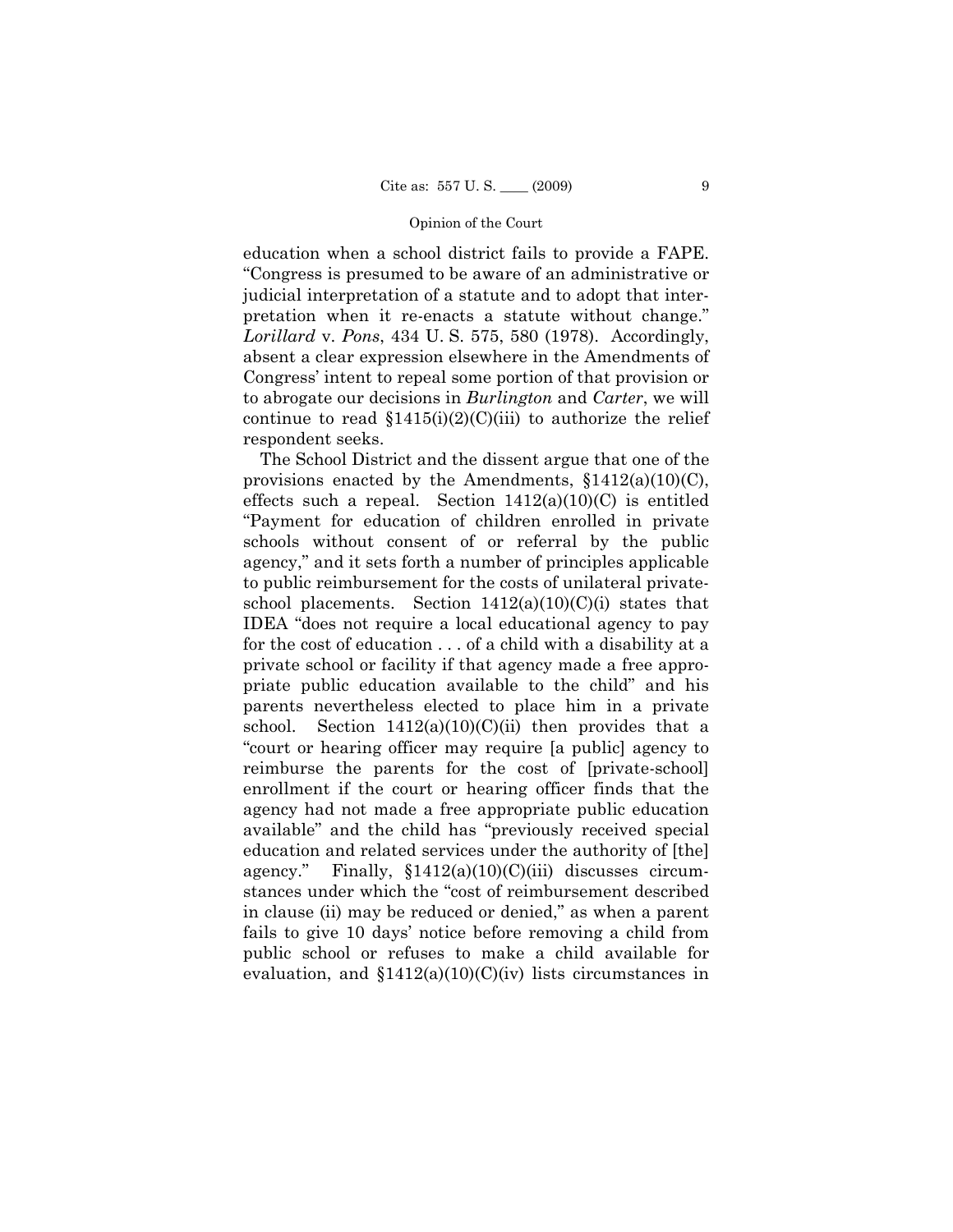which a parent's failure to give notice may or must be excused.7

Looking primarily to clauses (i) and (ii), the School District argues that Congress intended §1412(a)(10)(C) to provide the exclusive source of authority for courts to order reimbursement when parents unilaterally enroll a child in private school. According to the District, clause (i) provides a safe harbor for school districts that provide a FAPE by foreclosing reimbursement in those circumstances. Clause (ii) then sets forth the circumstance in which reimbursement is appropriate—namely, when a school district fails to provide a FAPE to a child who has previously received special-education services through the public school. The District contends that because §1412(a)(10)(C) only discusses reimbursement for children who have previously received special-education services through the public school, IDEA only authorizes reimbursement in that circumstance. The dissent agrees.

For several reasons, we find this argument unpersuasive. First, the School District's reading of the Act is not supported by its text and context, as the 1997 Amendments do not expressly prohibit reimbursement under the circumstances of this case, and the District offers no evidence that Congress intended to supersede our decisions in *Burlington* and *Carter*. Clause (i)'s safe harbor explicitly bars reimbursement only when a school district makes a FAPE available by correctly identifying a child as having a disability and proposing an IEP adequate to meet the child's needs. The clause says nothing about the availability of reimbursement when a school district fails to provide a FAPE. Indeed, its statement that reimbursement *is not* authorized when a school district provides a FAPE could be read to indicate that reimbursement *is* authorized

<sup>&</sup>lt;sup>7</sup>The full text of  $$1412(a)(10)(C)$  is set forth in the Appendix, *infra*, at 18.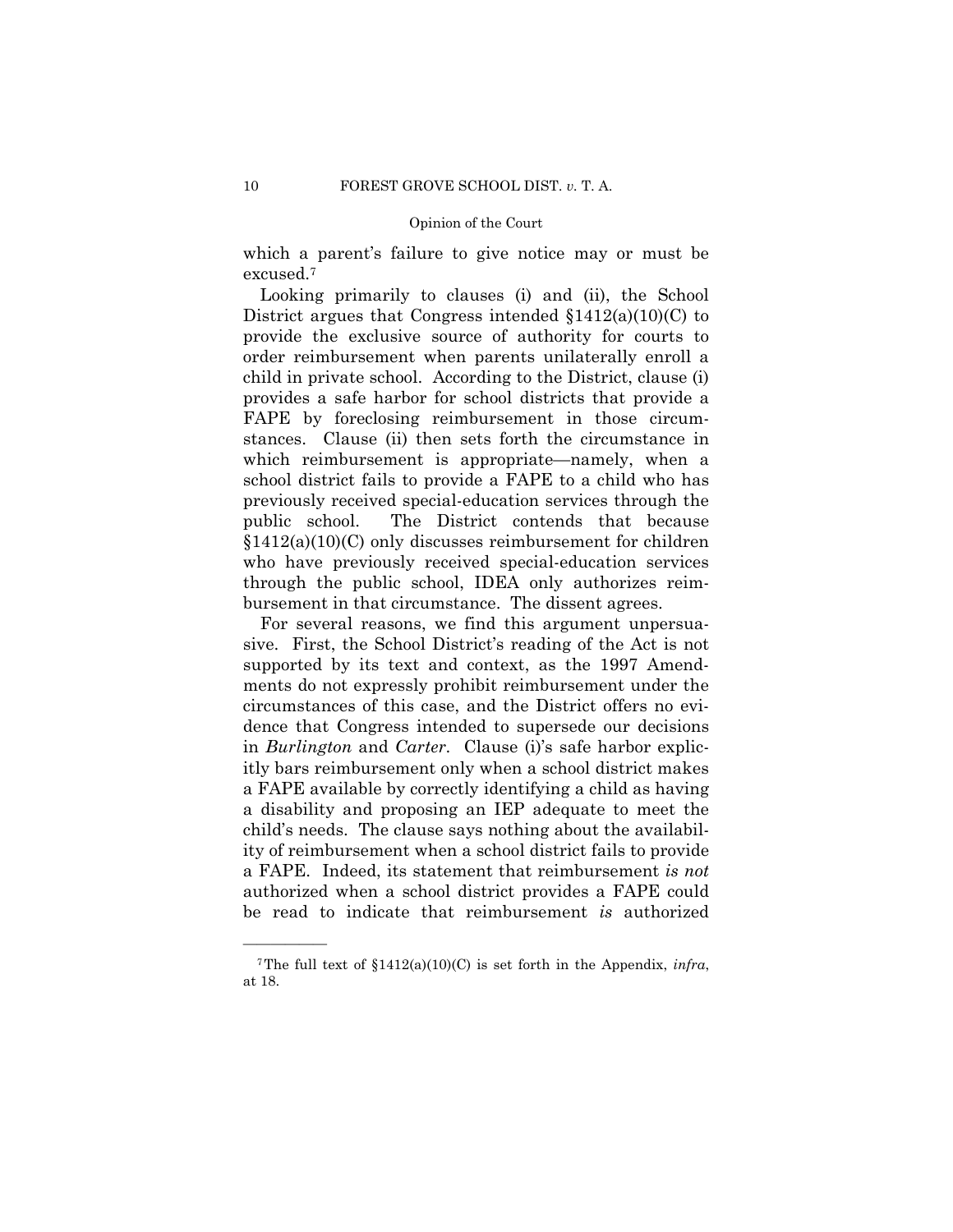when a school district does not fulfill that obligation.

Clause (ii) likewise does not support the District's position. Because that clause is phrased permissively, stating only that courts "may require" reimbursement in those circumstances, it does not foreclose reimbursement awards in other circumstances. Together with clauses (iii) and (iv), clause (ii) is best read as elaborating on the general rule that courts may order reimbursement when a school district fails to provide a FAPE by listing factors that may affect a reimbursement award in the common situation in which a school district has provided a child with some special-education services and the child's parents believe those services are inadequate. Referring as they do to students who have previously received specialeducation services through a public school, clauses (ii) through (iv) are premised on a history of cooperation and together encourage school districts and parents to continue to cooperate in developing and implementing an appropriate IEP before resorting to a unilateral private placement.<sup>8</sup> The clauses of  $$1412(a)(10)(C)$  are thus best read as elucidative rather than exhaustive. Cf. *United*

<sup>8</sup>The dissent asserts that, under this reading of the Act, "Congress has called for reducing reimbursement only for the most deserving ... but provided no mechanism to reduce reimbursement to the least deserving." *Post*, at 6 (opinion of SOUTER, J.). In addition to making unsubstantiated generalizations about the desert of parents whose children have been denied public special-education services, the dissent grossly mischaracterizes our view of §1412(a)(10)(C). The fact that clause (iii) *permits* a court to reduce a reimbursement award when a parent whose child has previously received special-education services fails to give the school adequate notice of an intended private placement does not mean that it *prohibits* courts from similarly reducing the amount of reimbursement when a parent whose child has not previously received services fails to give such notice. Like clause (ii), clause (iii) provides guidance regarding the appropriateness of relief in a common factual scenario, and its instructions should not be understood to preclude courts and hearing officers from considering similar factors in other scenarios.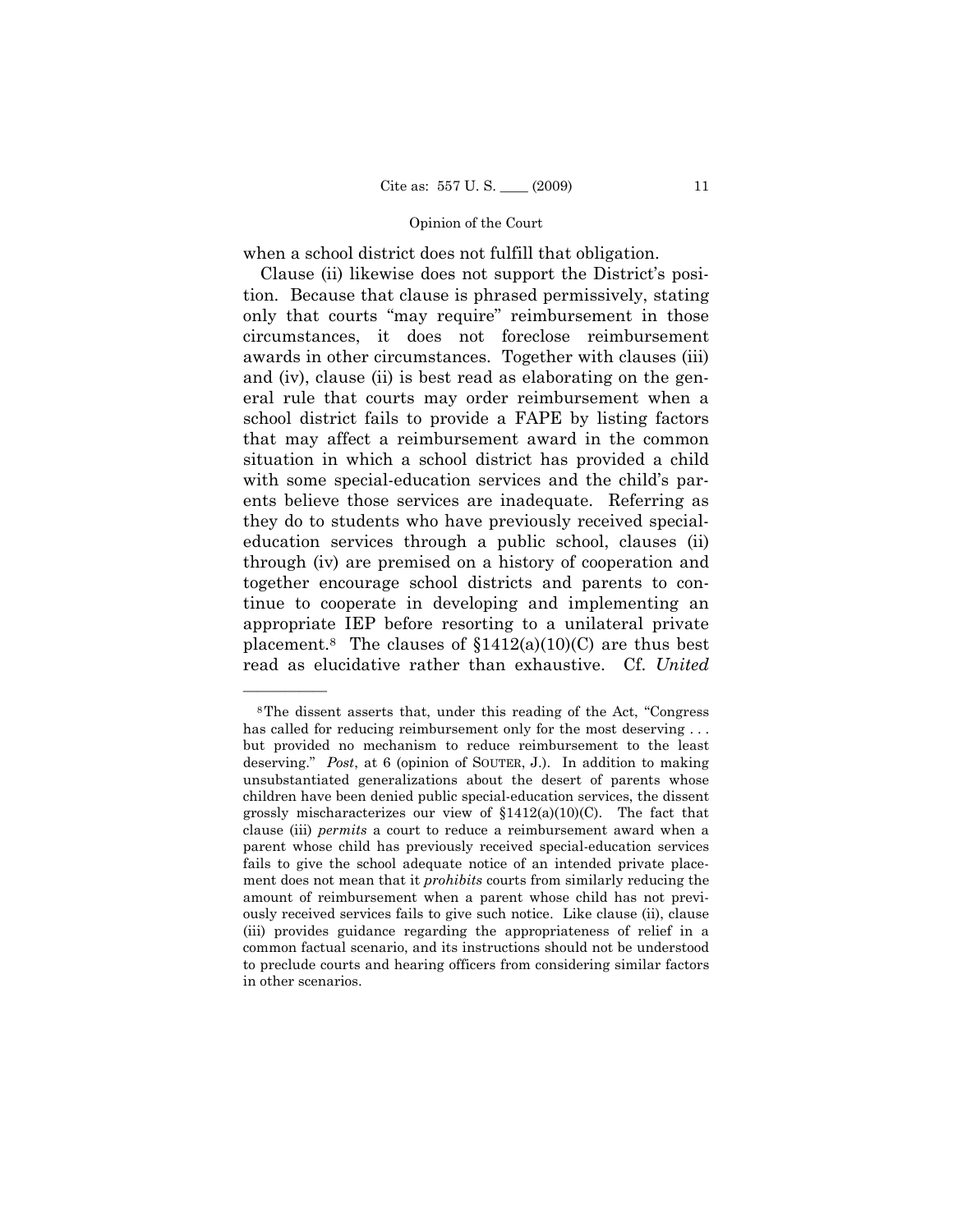*States* v. *Atlantic Research Corp.*, 551 U. S. 128, 137 (2007) (noting that statutory language may "perfor[m] a significant function simply by clarifying" a provision's meaning).9

This reading of  $$1412(a)(10)(C)$  is necessary to avoid the conclusion that Congress abrogated *sub silentio* our decisions in *Burlington* and *Carter*. In those cases, we construed  $$1415(i)(2)(C(iii)$  to authorize reimbursement when a school district fails to provide a FAPE and a child's private-school placement is appropriate, without regard to the child's prior receipt of services.10 It would take more than Congress' failure to comment on the category of cases in which a child has not previously received specialeducation services for us to conclude that the Amendments substantially superseded our decisions and in large part

<sup>&</sup>lt;sup>9</sup>In arguing that  $$1412(a)(10)(C)$  is the exclusive source of authority for granting reimbursement awards to parents who unilaterally place a child in private school, the dissent neglects to explain that provision's failure to limit the type of private-school placements for which parents may be reimbursed. *School Comm. of Burlington* v. *Department of Ed. of Mass.* held that courts may grant reimbursement under  $$1415(i)(2)(C(iii)$  only when a school district fails to provide a FAPE *and* the private-school placement is appropriate. See 471 U. S. 359, 369 (1985); see *Florence County School Dist. Four* v. *Carter*, 510 U. S. 7, 12–13 (1993). The latter requirement is essential to ensuring that reimbursement awards are granted only when such relief furthers the purposes of the Act. See *Burlington*, 471 U. S., at 369. That  $$1412(a)(10)(C)$  did not codify that requirement further indicates that Congress did not intend that provision to supplant  $$1415(i)(2)(C(iii)$  as the sole authority on reimbursement awards but rather meant to augment the latter provision and our decisions construing it. 10As discussed above, although the children in *Burlington* and *Carter*

had previously received special-education services in public school, our decisions in no way depended on their prior receipt of services. Those holdings rested instead on the breadth of the authority conferred by  $$1415(i)(2)(C(iii))$ , the interest in providing relief consistent with the Act's purpose, and the injustice that a contrary reading would produce, see *Burlington*, 471 U. S., at 369–370; see also *Carter*, 510 U. S., at 12– 14—considerations that were not altered by the 1997 Amendments.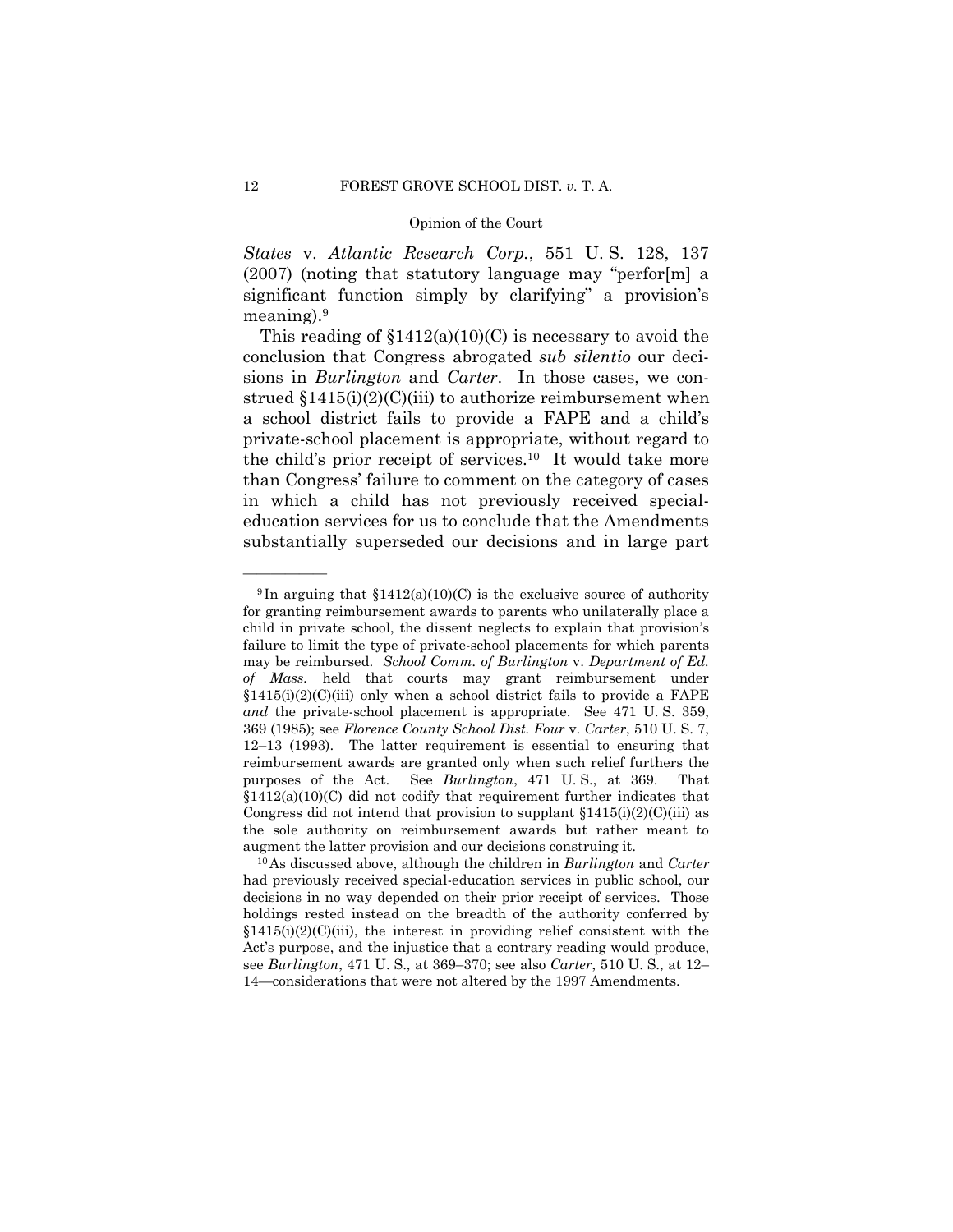repealed §1415(i)(2)(C)(iii). See *Branch* v. *Smith*, 538 U. S. 254, 273 (2003) ("[A]bsent a clearly expressed congressional intention, repeals by implication are not favored" (internal quotation marks and citation omitted)).<sup>11</sup> We accordingly adopt the reading of  $$1412(a)(10)(C)$  that is consistent with those decisions. 12

The School District's reading of  $$1412(a)(10)(C)$  is also at odds with the general remedial purpose underlying IDEA and the 1997 Amendments. The express purpose of the Act is to "ensure that all children with disabilities have available to them a free appropriate public education

<sup>&</sup>lt;sup>11</sup> For the same reason, we reject the District's argument that because  $\S1412(a)(10)(C)(ii)$  authorizes "a court or a hearing officer" to award reimbursement for private-school tuition, whereas  $$1415(i)(2)(C(iii)$ only provides a general grant of remedial authority to "court[s]," the latter section cannot be read to authorize hearing officers to award reimbursement. That argument ignores our decision in *Burlington*, 471 U. S., at 363, 370, which interpreted  $\{1415(i)(2)(C)(iii) \}$  to authorize hearing officers as well as courts to award reimbursement notwithstanding the provision's silence with regard to hearing officers. When Congress amended IDEA without altering the text of  $\{1415(i)(2)(C(iii)\}\)$ , it implicitly adopted that construction of the statute. See *Lorillard* v. *Pons*, 434 U. S. 575, 580–581 (1978).

<sup>12</sup>Looking to the Amendments' legislative history for support, the School District cites two House and Senate Reports that essentially restate the text of §1412(a)(10)(C)(ii), H. R. Rep. No. 105–95, pp. 92–93 (1997); S. Rep. No. 105–17, p. 13 (1997), and a floor statement by Representative Mike Castle, 143 Cong. Rec. 8013 (1997) (stating that the "bill makes it harder for parents to unilaterally place a child in elite private schools at public taxpayer expense, lowering costs to local school districts"). Those ambiguous references do not undermine the meaning that we discern from the statute's language and context.

Notably, the agency charged with implementing IDEA has adopted respondent's reading of the statute. In commentary to regulations implementing the 1997 Amendments, the Department of Education stated that "hearing officers and courts retain their authority, recognized in *Burlington* . . . to award 'appropriate' relief if a public agency has failed to provide FAPE, including reimbursement . . . in instances in which the child has not yet received special education and related services." 64 Fed. Reg. 12602 (1999); see 71 Fed. Reg. 46599 (2006).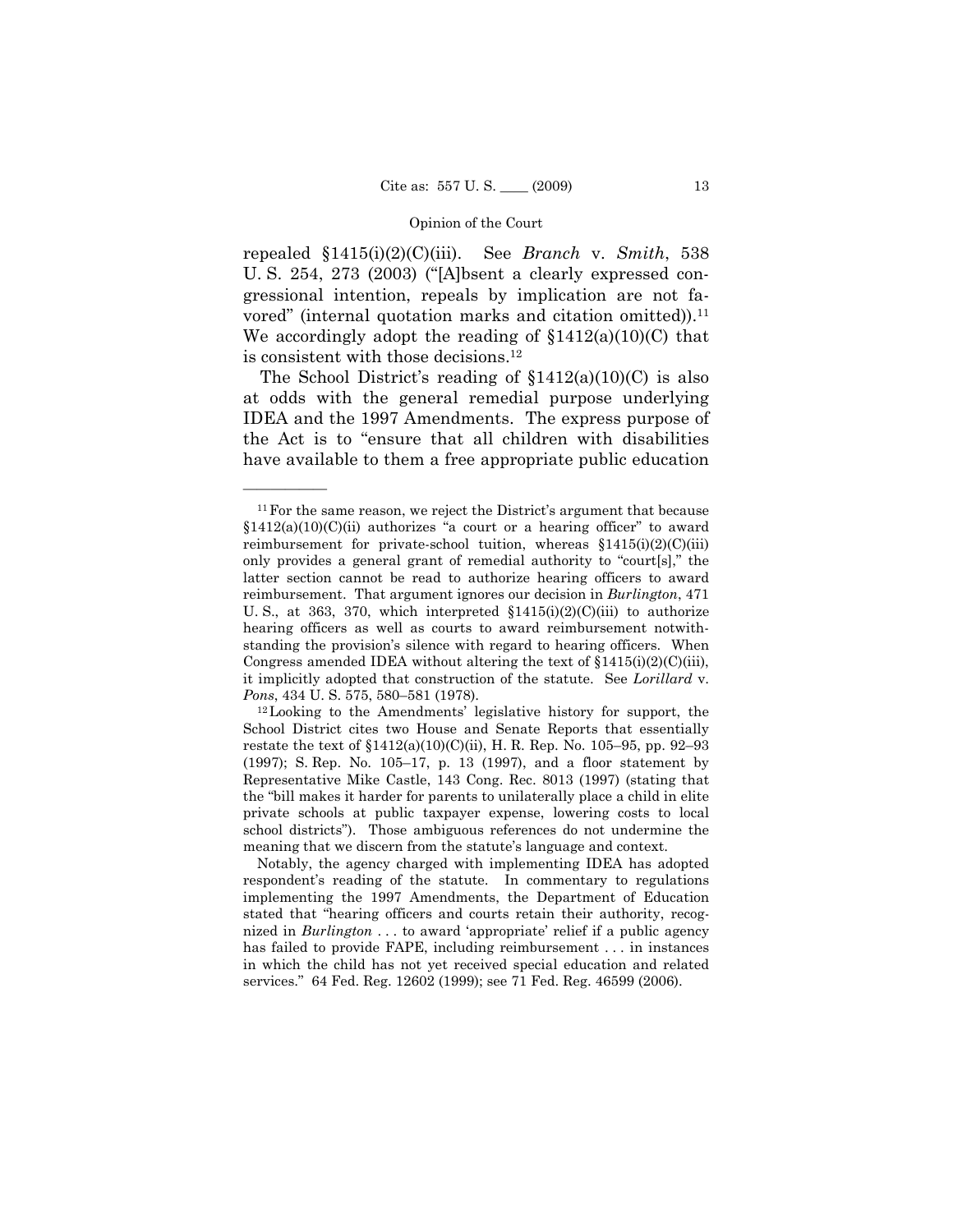that emphasizes special education and related services designed to meet their unique needs,"  $$1400(d)(1)(A)$ —a factor we took into account in construing the scope of §1415(i)(2)(C)(iii), see *Burlington*, 471 U. S., at 369. Without the remedy respondent seeks, a "child's right to a *free* appropriate education . . . would be less than complete." Id., at 370. The District's position similarly conflicts with IDEA's "child find" requirement, pursuant to which States are obligated to "identif[y], locat[e], and evaluat[e]" "[a]ll children with disabilities residing in the State" to ensure that they receive needed special-education services.  $$1412(a)(3)(A);$  see  $$1412(a)(10)(A)(ii).$  A reading of the Act that left parents without an adequate remedy when a school district unreasonably failed to identify a child with disabilities would not comport with Congress' acknowledgment of the paramount importance of properly identifying each child eligible for services.

Indeed, by immunizing a school district's refusal to find a child eligible for special-education services no matter how compelling the child's need, the School District's interpretation of §1412(a)(10)(C) would produce a rule bordering on the irrational. It would be particularly strange for the Act to provide a remedy, as all agree it does, when a school district offers a child inadequate special-education services but to leave parents without relief in the more egregious situation in which the school district unreasonably denies a child access to such services altogether. That IDEA affords parents substantial procedural safeguards, including the right to challenge a school district's eligibility determination and obtain prospective relief, see *post*, at 11, is no answer. We roundly rejected that argument in *Burlington*, observing that the "review process is ponderous" and therefore inadequate to ensure that a school's failure to provide a FAPE is remedied with the speed necessary to avoid detriment to the child's education. 471 U. S., at 370. Like *Burlington*, see *ibid.*, this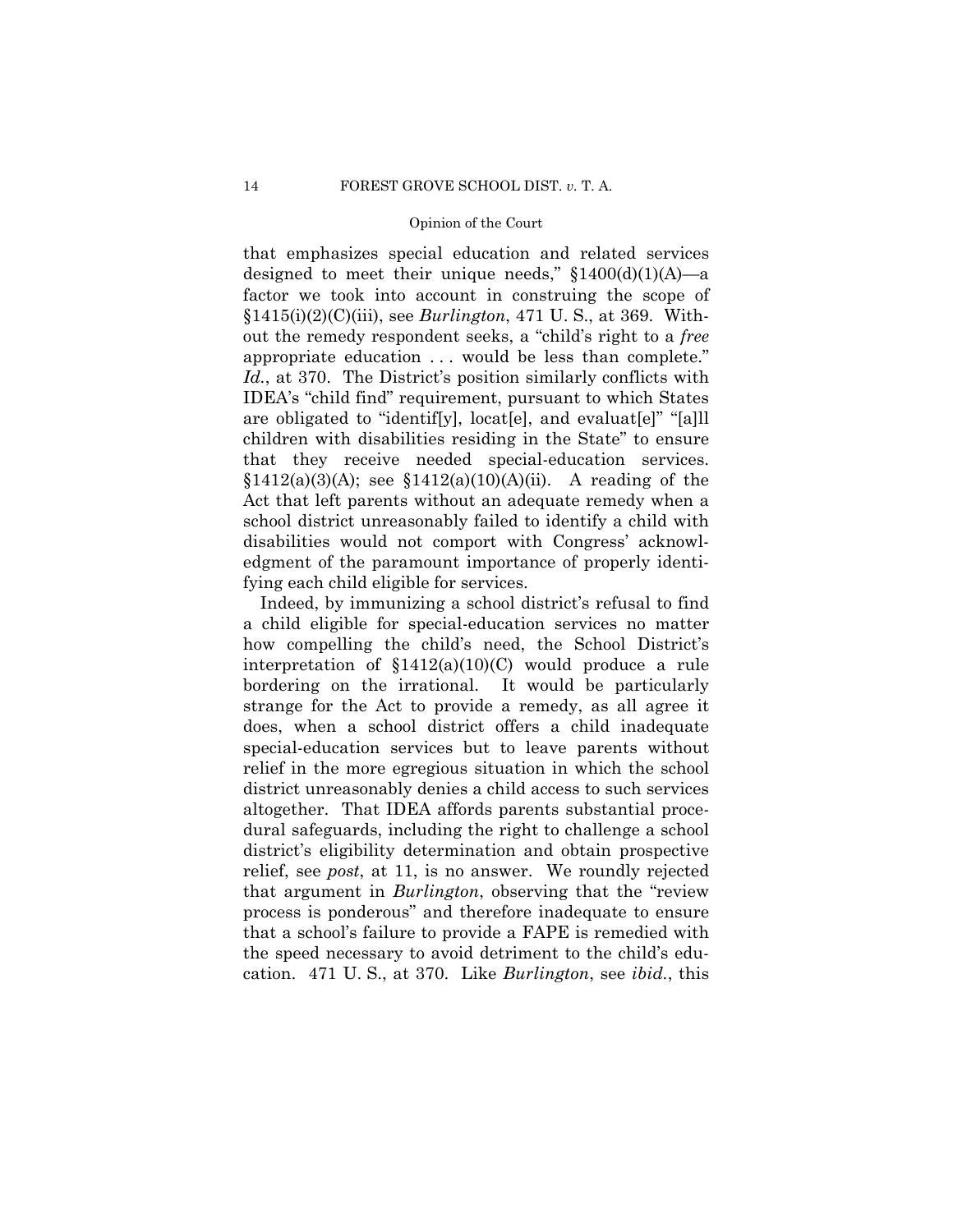case vividly demonstrates the problem of delay, as respondent's parents first sought a due process hearing in April 2003, and the District Court issued its decision in May 2005—almost a year after respondent graduated from high school. The dissent all but ignores these shortcomings of IDEA's procedural safeguards.

### IV

The School District advances two additional arguments for reading the Act to foreclose reimbursement in this case. First, the District contends that because IDEA was an exercise of Congress' authority under the Spending Clause, U. S. Const., Art. I, §8, cl. 1, any conditions attached to a State's acceptance of funds must be stated unambiguously. See *Pennhurst State School and Hospital* v. *Halderman*, 451 U. S. 1, 17 (1981). Applying that principle, we held in *Arlington Central School Dist. Bd. of Ed.* v. *Murphy*, 548 U. S. 291, 304 (2006), that IDEA's feeshifting provision,  $$1415(i)(3)(B)$ , does not authorize courts to award expert-services fees to prevailing parents in IDEA actions because the Act does not put States on notice of the possibility of such awards. But *Arlington* is readily distinguishable from this case. In accepting IDEA funding, States expressly agree to provide a FAPE to all children with disabilities. See  $$1412(a)(1)(A)$ . An order awarding reimbursement of private-education costs when a school district fails to provide a FAPE merely requires the district "to belatedly pay expenses that it should have paid all along." *Burlington*, 471 U. S., at 370–371. And States have in any event been on notice at least since our decision in *Burlington* that IDEA authorizes courts to order reimbursement of the costs of private specialeducation services in appropriate circumstances. *Pennhurst*'s notice requirement is thus clearly satisfied.

Finally, the District urges that respondent's reading of the Act will impose a substantial financial burden on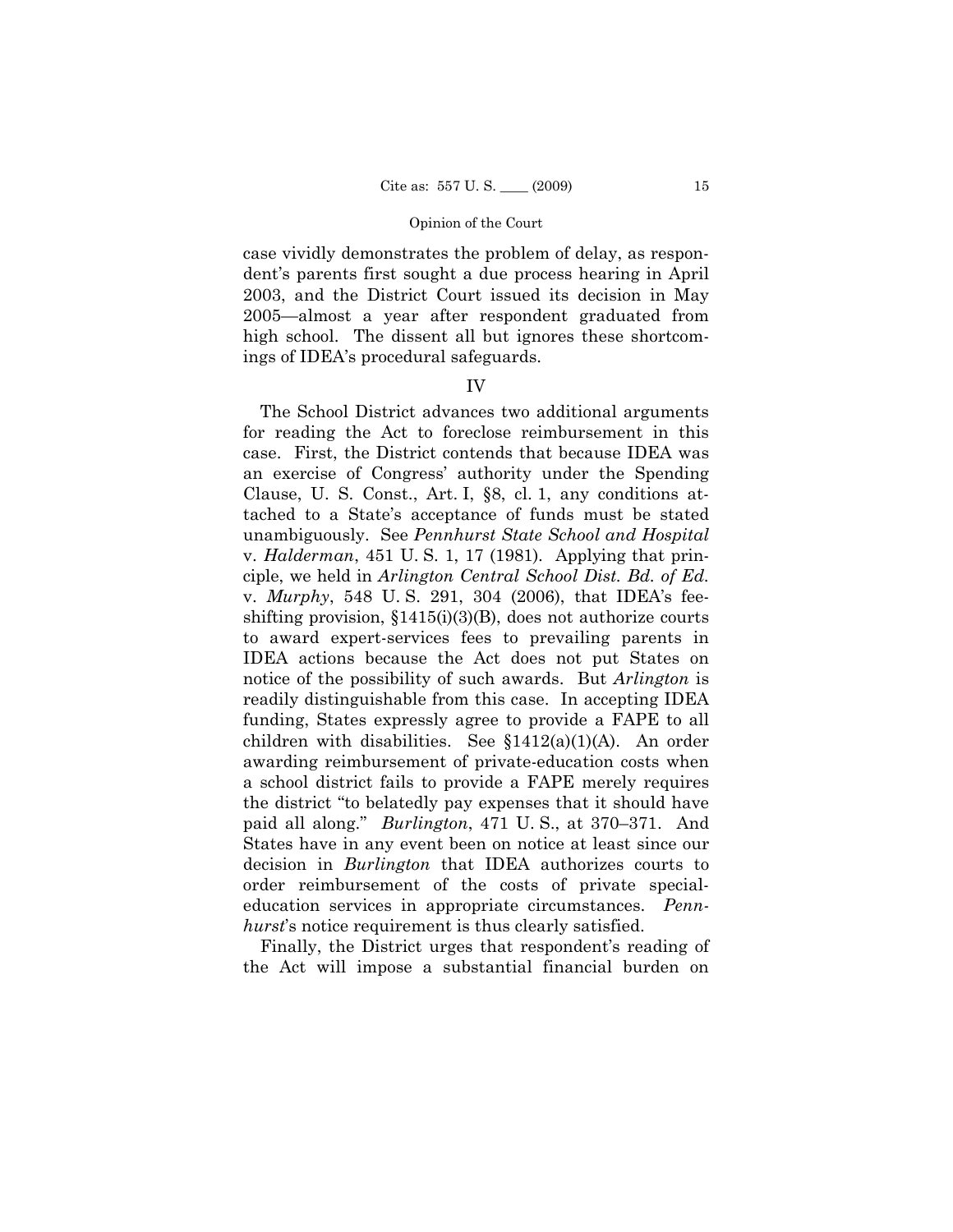public school districts and encourage parents to immediately enroll their children in private school without first endeavoring to cooperate with the school district. The dissent echoes this concern. See *post*, at 10. For several reasons, those fears are unfounded. Parents "are entitled to reimbursement *only* if a federal court concludes both that the public placement violated IDEA and the private school placement was proper under the Act." *Carter*, 510 U. S., at 15. And even then courts retain discretion to reduce the amount of a reimbursement award if the equities so warrant—for instance, if the parents failed to give the school district adequate notice of their intent to enroll the child in private school. In considering the equities, courts should generally presume that public-school officials are properly performing their obligations under IDEA. See *Schaffer* v. *Weast*, 546 U. S. 49, 62–63 (2005) (STEVENS, J., concurring). As a result of these criteria and the fact that parents who "'unilaterally change their child's placement during the pendency of review proceedings, without the consent of state or local school officials, do so at their own financial risk,'" *Carter*, 510 U. S., at 15 (quoting *Burlington*, 471 U. S., at 373–374), the incidence of private-school placement at public expense is quite small, see Brief for National Disability Rights Network et al. as *Amici Curiae* 13–14.

V

The IDEA Amendments of 1997 did not modify the text of  $$1415(i)(2)(C(iii)$ , and we do not read  $$1412(a)(10)(C)$  to alter that provision's meaning. Consistent with our decisions in *Burlington* and *Carter*, we conclude that IDEA authorizes reimbursement for the cost of private specialeducation services when a school district fails to provide a FAPE and the private-school placement is appropriate, regardless of whether the child previously received special education or related services through the public school.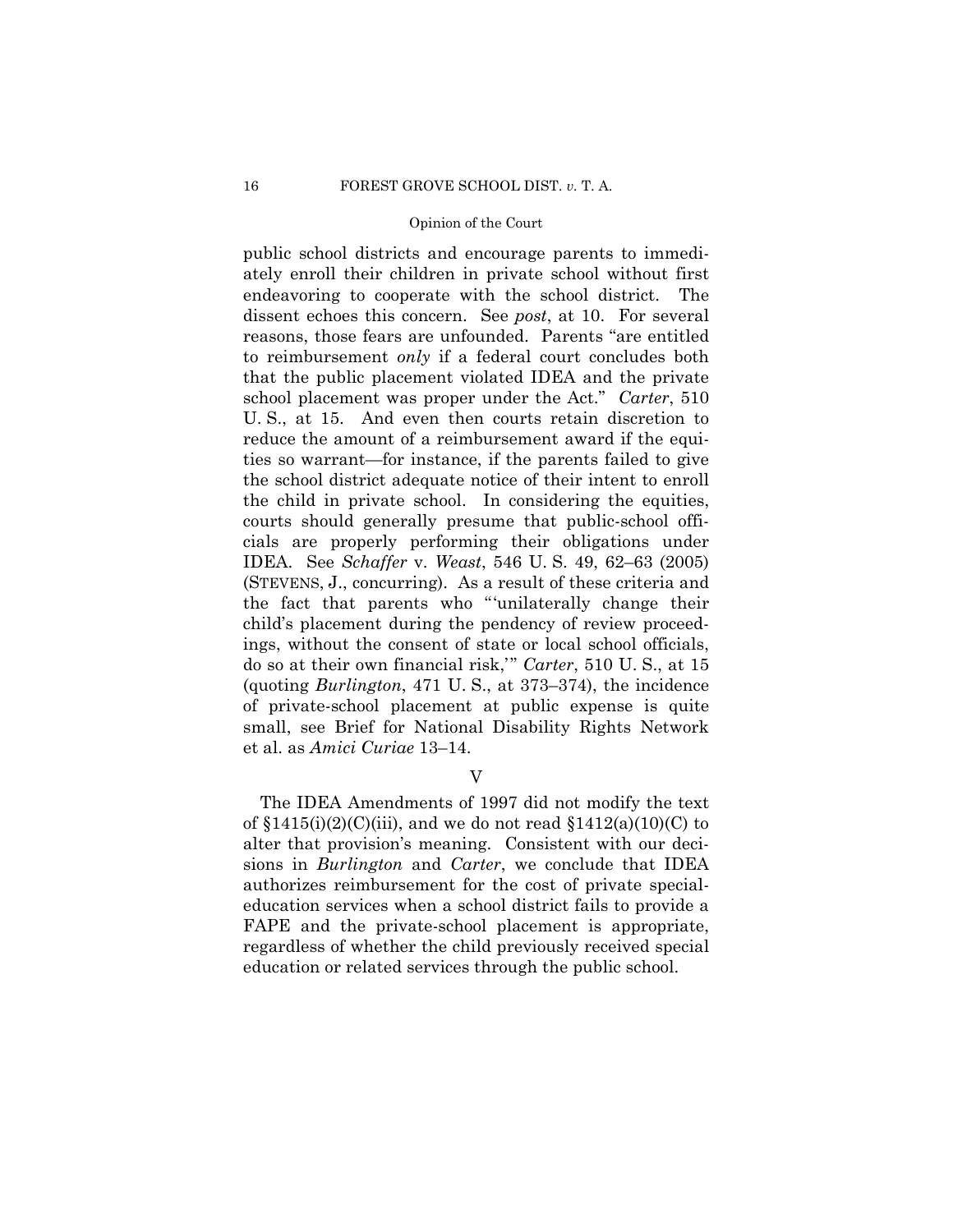When a court or hearing officer concludes that a school district failed to provide a FAPE and the private placement was suitable, it must consider all relevant factors, including the notice provided by the parents and the school district's opportunities for evaluating the child, in determining whether reimbursement for some or all of the cost of the child's private education is warranted. As the Court of Appeals noted, the District Court did not properly consider the equities in this case and will need to undertake that analysis on remand. Accordingly, the judgment of the Court of Appeals is affirmed.

*It is so ordered.*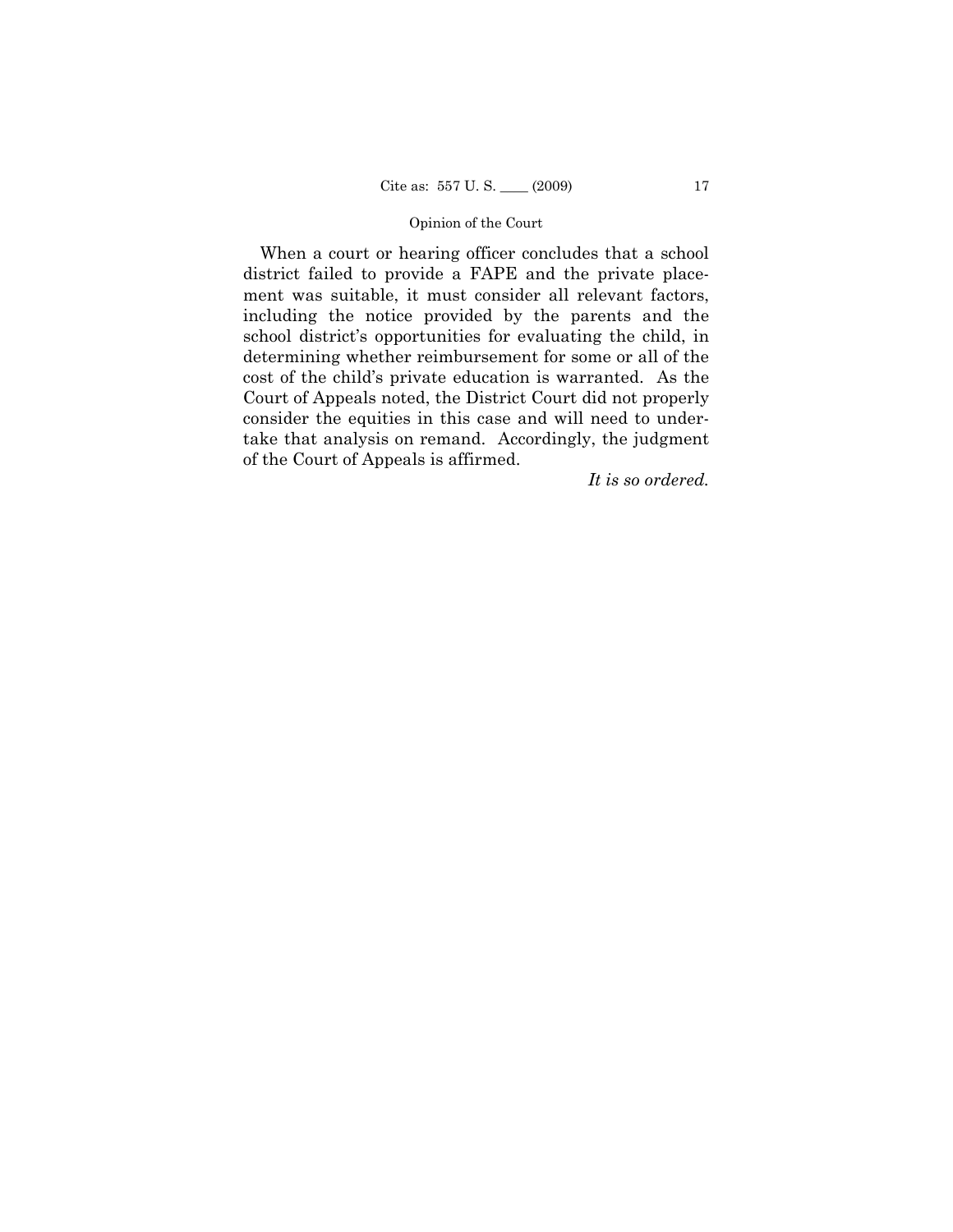Appendix to opinion of the Court

### APPENDIX

Title 20 U. S. C. §1412(a)(10)(C) provides:

"(C) Payment for education of children enrolled in private schools without consent of or referral by the public agency

"(i) In general

"Subject to subparagraph (A), this subchapter does not require a local educational agency to pay for the cost of education, including special education and related services, of a child with a disability at a private school or facility if that agency made a free appropriate public education available to the child and the parents elected to place the child in such private school or facility.

"(ii) Reimbursement for private school placement

"If the parents of a child with a disability, who previously received special education and related services under the authority of a public agency, enroll the child in a private elementary school or secondary school without the consent of or referral by the public agency, a court or a hearing officer may require the agency to reimburse the parents for the cost of that enrollment if the court or hearing officer finds that the agency had not made a free appropriate public education available to the child in a timely manner prior to that enrollment.

"(iii) Limitation on reimbursement

"The cost of reimbursement described in clause (ii) may be reduced or denied—

"(I) if—

"(aa) at the most recent IEP meeting that the parents attended prior to removal of the child from the public school, the parents did not inform the IEP Team that they were rejecting the placement proposed by the public agency to provide a free appropriate public education to their child, including stating their concerns and their intent to enroll their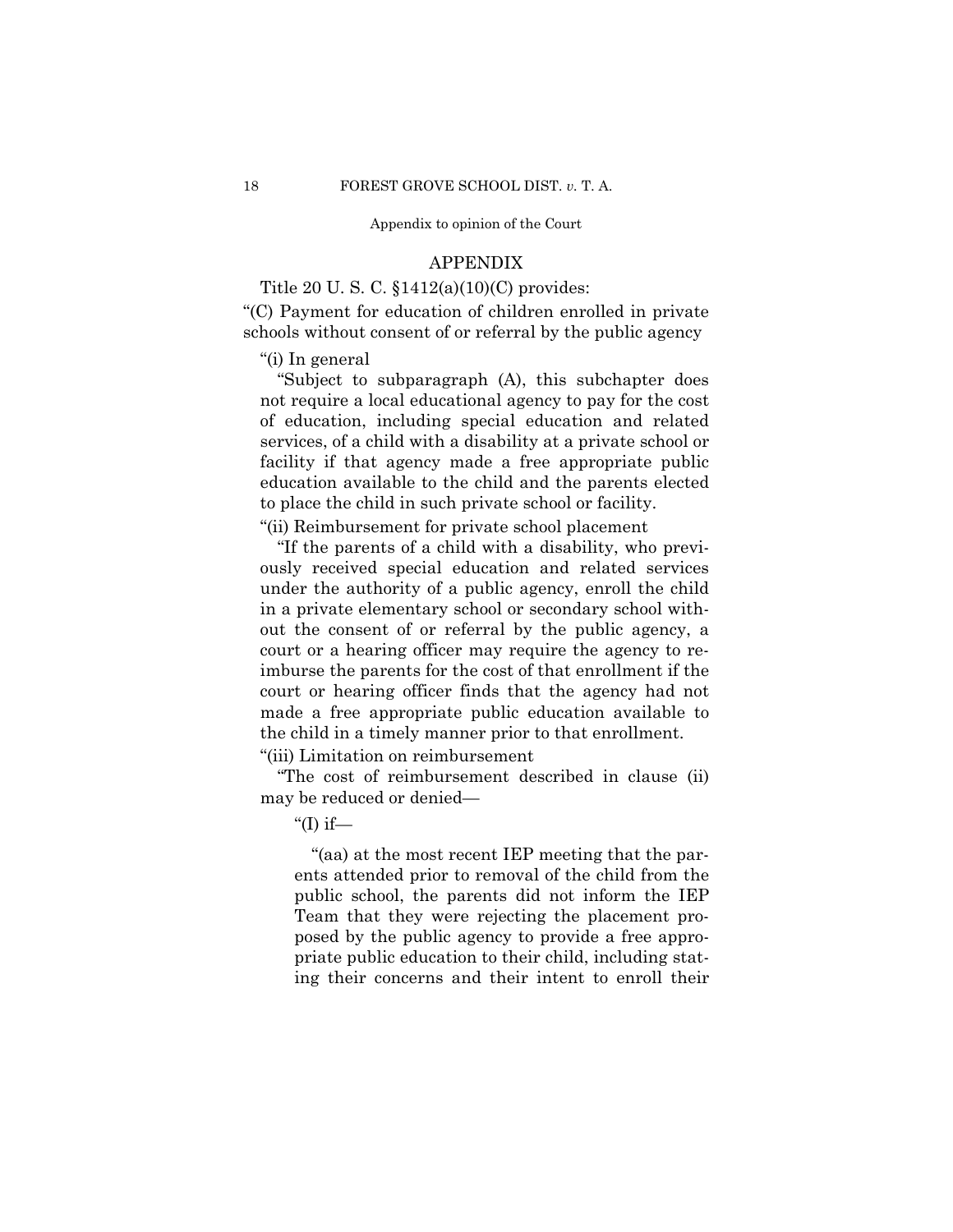#### Appendix to opinion of the Court

child in a private school at public expense; or

"(bb) 10 business days (including any holidays that occur on a business day) prior to the removal of the child from the public school, the parents did not give written notice to the public agency of the information described in item (aa);

"(II) if, prior to the parents' removal of the child from the public school, the public agency informed the parents, through the notice requirements described in section 1415(b)(3) of this title, of its intent to evaluate the child (including a statement of the purpose of the evaluation that was appropriate and reasonable), but the parents did not make the child available for such evaluation; or

"(III) upon a judicial finding of unreasonableness with respect to actions taken by the parents."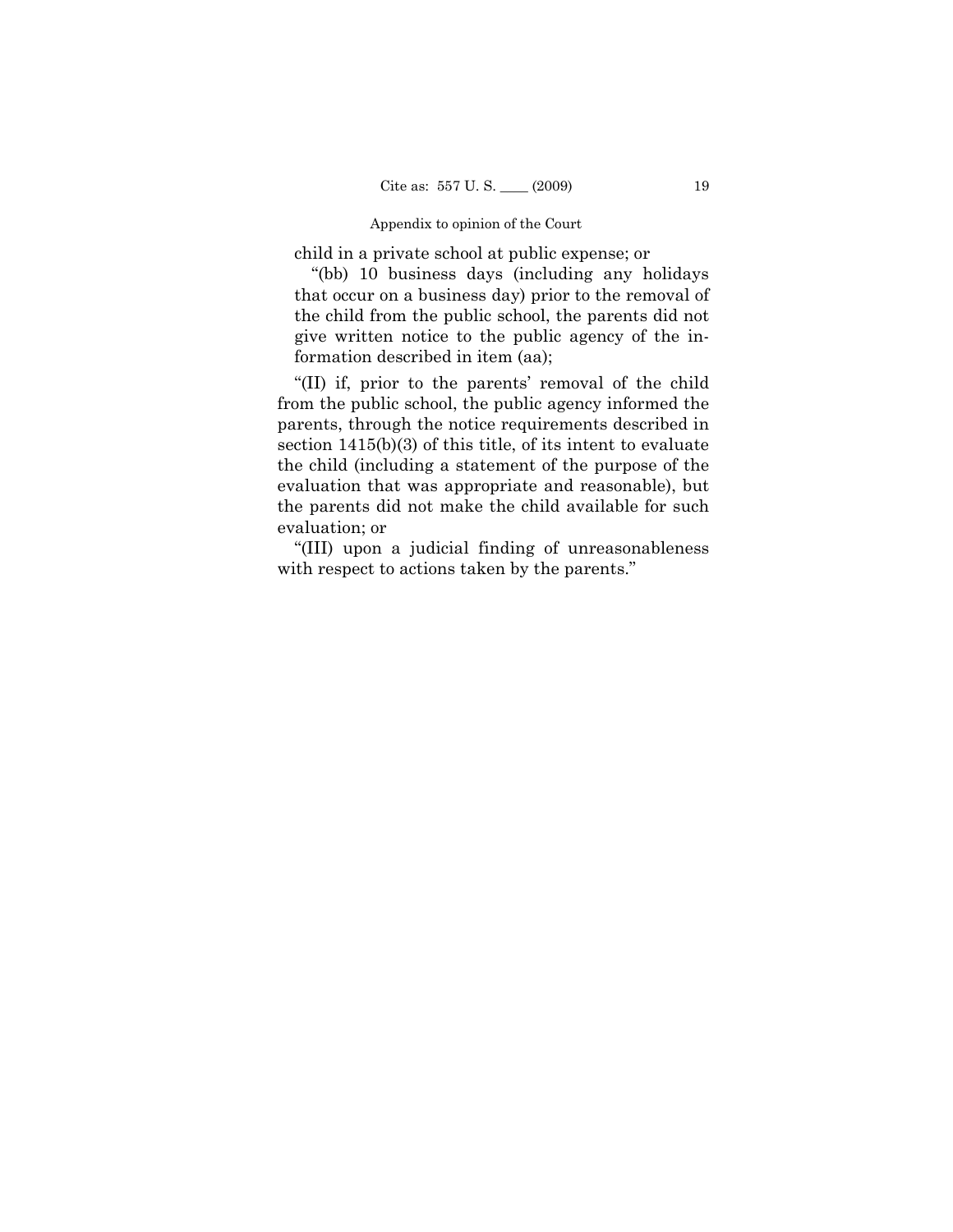### $\frac{1}{2}$  ,  $\frac{1}{2}$  ,  $\frac{1}{2}$  ,  $\frac{1}{2}$  ,  $\frac{1}{2}$  ,  $\frac{1}{2}$  ,  $\frac{1}{2}$ **SUPREME COURT OF THE UNITED STATES**

### $\frac{1}{2}$  ,  $\frac{1}{2}$  ,  $\frac{1}{2}$  ,  $\frac{1}{2}$  ,  $\frac{1}{2}$  ,  $\frac{1}{2}$ No. 08–305

# FOREST GROVE SCHOOL DISTRICT, PETITIONER *v.* T. A.

# ON WRIT OF CERTIORARI TO THE UNITED STATES COURT OF APPEALS FOR THE NINTH CIRCUIT

[June 22, 2009]

JUSTICE SOUTER, with whom JUSTICE SCALIA and JUSTICE THOMAS join, dissenting.

I respectfully dissent.

*School Comm. of Burlington* v. *Department of Ed. of Mass.*, 471 U. S. 359 (1985), held that the Education of the Handicapped Act, 84 Stat. 175, now known as the Individuals with Disabilities Education Act (IDEA), 20 U. S. C. §1400 *et seq.,* authorized a district court to order reimbursement of private school tuition and expenses to parents who took their disabled child from public school because the school's special education services did not meet the child's needs. We said that, for want of any specific limitation, this remedy was within the general authorization for courts to award "such relief as [they] determin[e] is appropriate." §1415(e)(2) (1982 ed.) (now codified at  $$1415(i)(2)(C(iii) (2006 ed.))$ . In 1997, however, Congress amended the IDEA with a number of provisions explicitly addressing the issue of "[p]ayment for education of children enrolled in private schools without consent of or referral by the public agency."  $$1412(a)(10)(C)$ . These amendments generally prohibit reimbursement if the school district made a "free appropriate public education" (FAPE) available,  $$1412(a)(10)(C)(i)$ , and if they are to have any effect, there is no exception except by agreement,  $$1412(a)(10)(B)$ , or for a student who previously received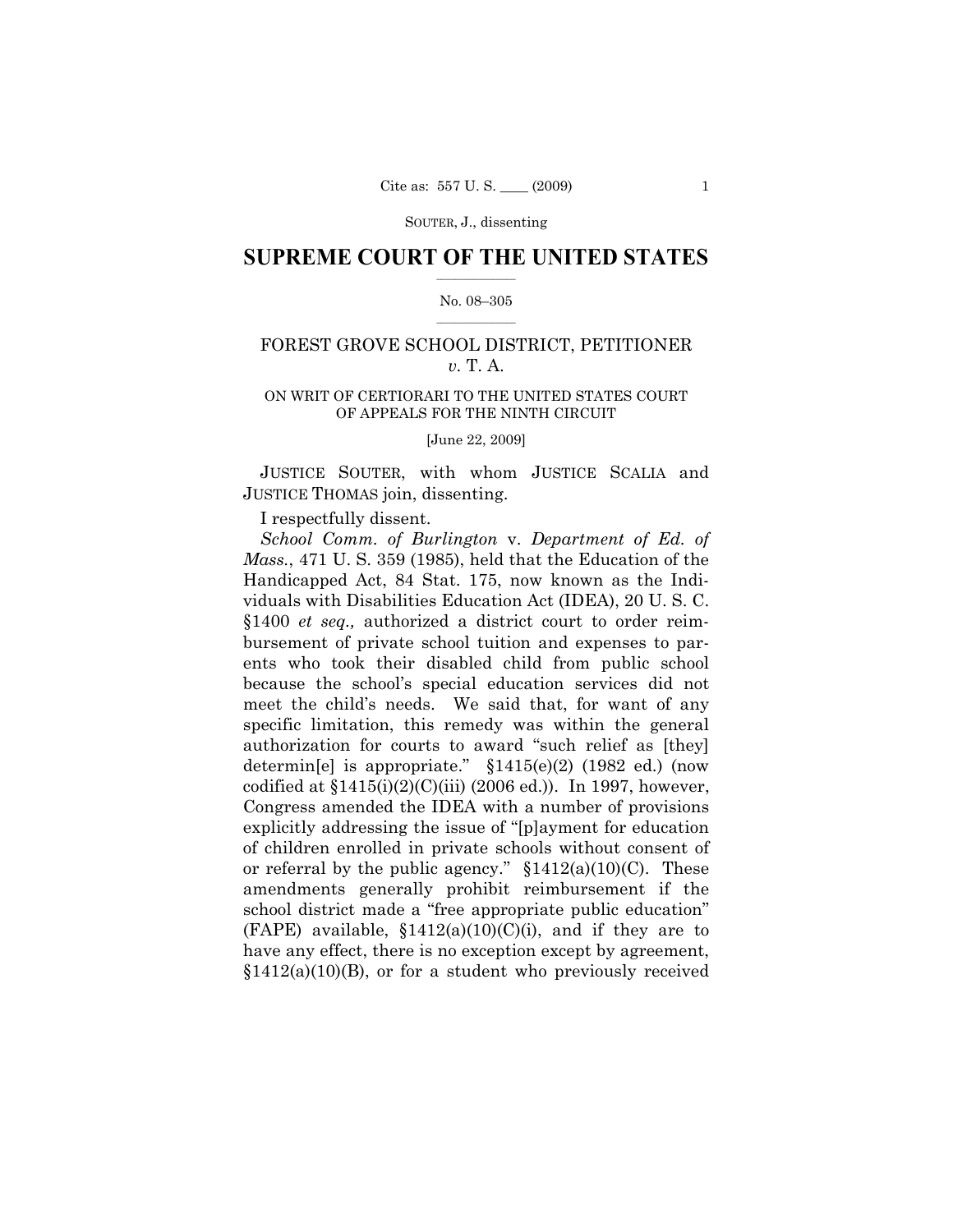special education services that were inadequate,  $$1412(a)(10)(C)(ii).$ 

The majority says otherwise and holds that  $$1412(a)(10)(C)(ii)$  places no limit on reimbursements for private tuition. The Court does not find the provision clear enough to affect the rule in *Burlington*, and it does not believe Congress meant to limit public reimbursement for unilaterally incurred private school tuition. But there is no authority for a heightened standard before Congress can alter a prior judicial interpretation of a statute, and the assessment of congressional policy aims falls short of trumping what seems to me to be the clear limitation imposed by  $$1412(a)(10)(C(ii))$ .

I

In *Burlington*, parents of a child with a learning disability tried for over eight years to work out a satisfactory individualized education plan (IEP) for their son. 471 U. S., at 361–362. They eventually gave up and sent the boy to a private school for disabled children, *id.*, at 362, and we took the ensuing case to decide whether the Education of the Handicapped Act authorized courts to order reimbursement for private special education "if the court ultimately determines that such placement, rather than a proposed IEP, is proper under the Act," *id.*, at 369. After noting various sections that "emphasiz[e] the participation of the parents in developing the child's [public] educational program," *id.*, at 368, we inferred that the Act authorized reimbursement by providing that a district court shall "'grant such relief as [it] determines is appropriate,'" *id.*, at 369 (quoting what is now  $$1415(i)(2)(C(iii))$ ; alteration in original). We emphasized that the Act did not speak specifically to the issue of reimbursement, and held that "[a]bsent other reference," reimbursement for private tuition and expenses would be an "'appropriate'" remedy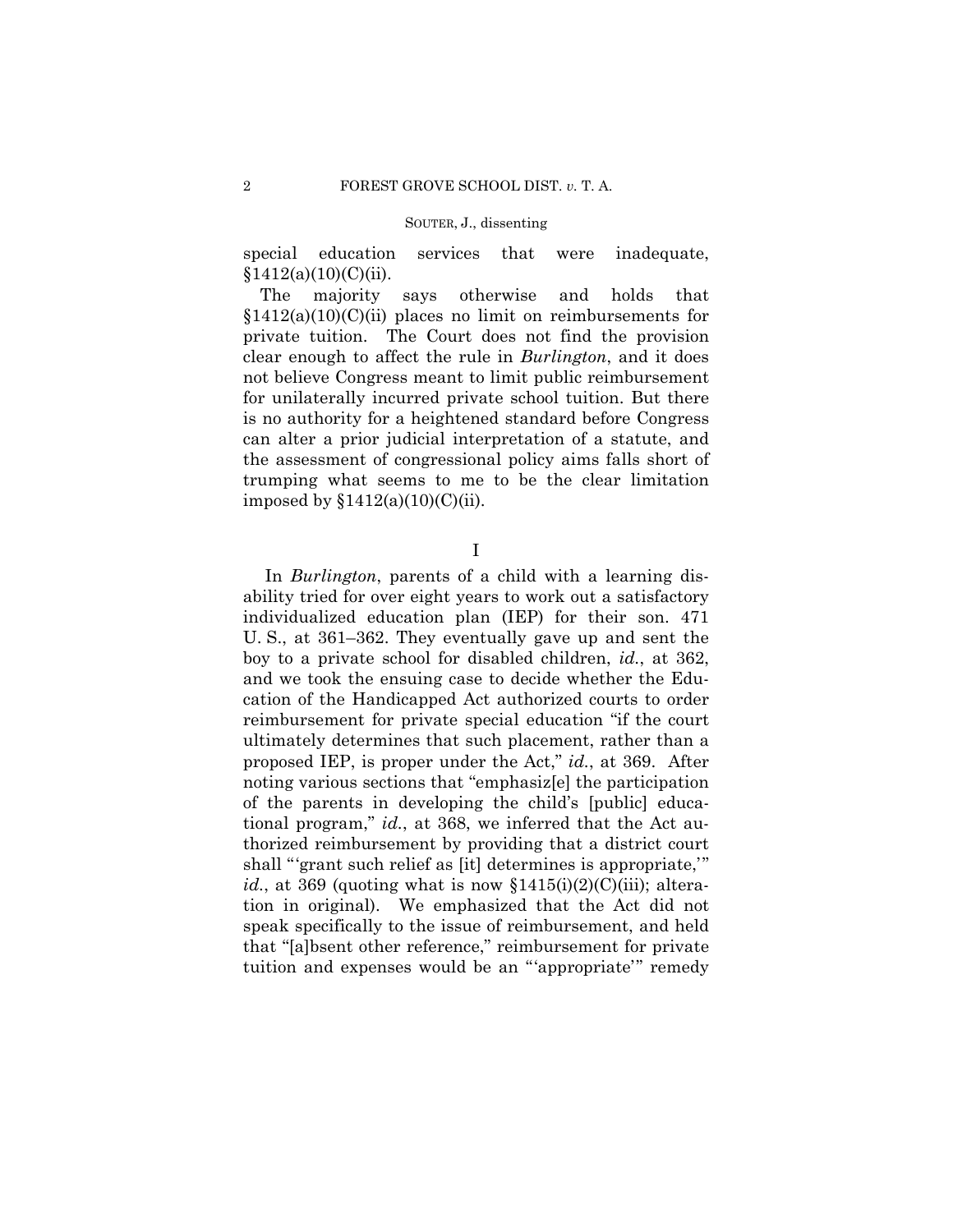in light of the purposes of the Act. *Id.*, at 369–370. In short, we read the general provision for ordering equitable remedies in  $$1415(i)(2)(C(iii)$  as authorizing a reimbursement order, in large part because Congress had not spoken more specifically to the issue.

But Congress did speak explicitly when it amended the IDEA in 1997. It first said that whenever the State or a local educational agency refers a student to private special education, the bill is a public expense. See 20 U. S. C.  $$1412(a)(10)(B)$ . It then included several clauses addressing "[p]ayment for education of children enrolled in private schools without consent of or referral by the public agency."  $$1412(a)(10)(C)$ . The first contrasts with the provision covering an agency referral:

"(i) In general

". . . this subchapter does not require a local educational agency to pay for the cost of education . . . of a child with a disability at a private school or facility if that agency made a free appropriate public education available to the child and the parents elected to place the child in such private school or facility."  $$1412(a)(10)(C)$ .

The second clause covers the case in which the school authority failed to make a FAPE available in its schools. It does not, however, provide simply that the authority must pay in this case, no matter what. Instead it provides this:

"(ii) Reimbursement for private school placement

"If the parents of a child with a disability, who previously received special education and related services under the authority of a public agency, enroll the child in a private elementary school or secondary school without the consent of or referral by the public agency, a court or a hearing officer may require the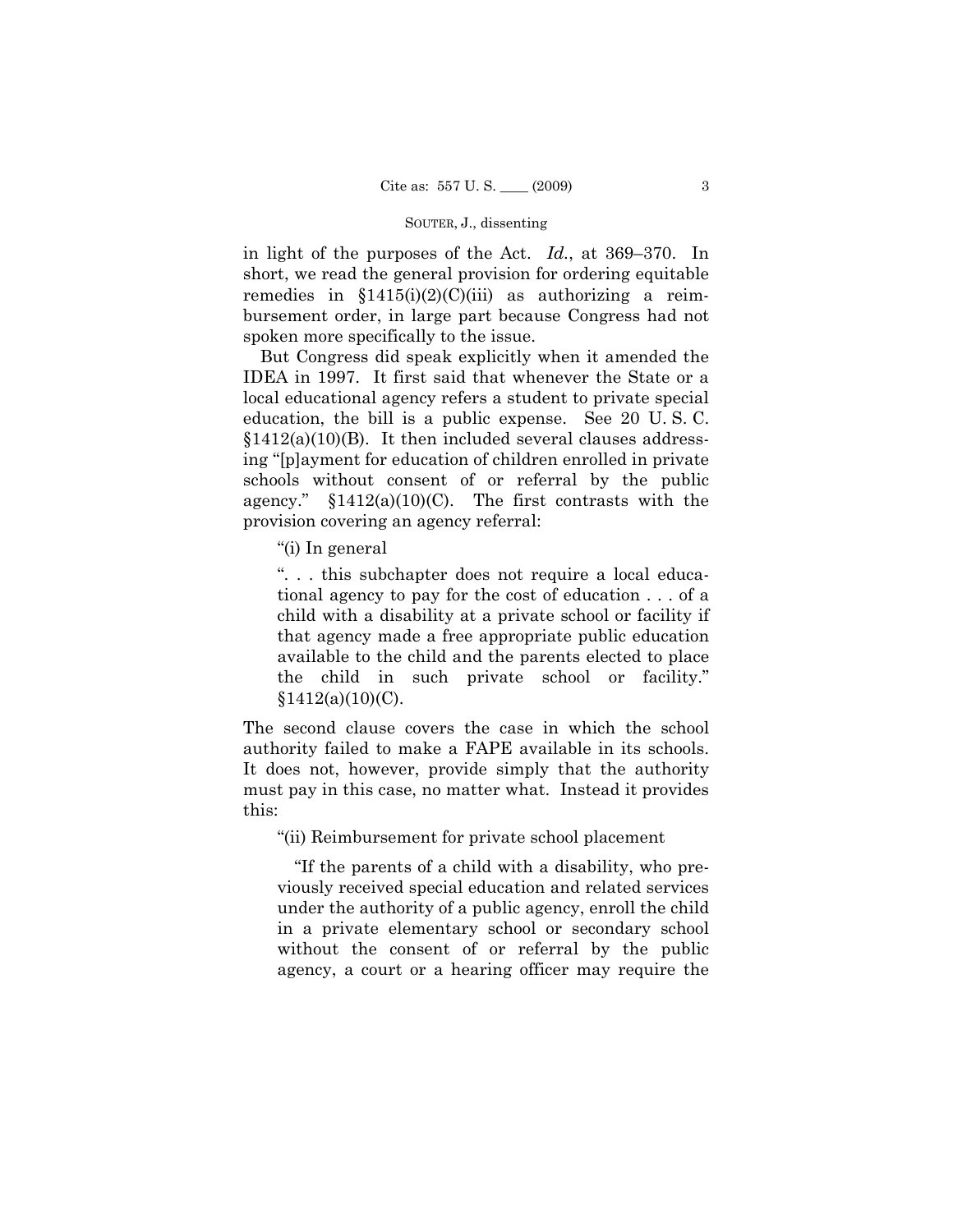agency to reimburse the parents for the cost of that enrollment if the court or hearing officer finds that the agency had not made a free appropriate public education available to the child in a timely manner prior to that enrollment."  $$1412(a)(10)(C)$ .

Two additional clauses spell out in some detail various facts upon which the reimbursement described in clause (ii) may be "reduced or denied." See  $\S$  $1412(a)(10)(C)(iii)$ and (iv).

As a purely semantic matter, these provisions are ambiguous in their silence about the case with no previous special education services and no FAPE available. As the majority suggests, *ante*, at 10–11, clause (i) could theoretically be understood to imply that reimbursement may be ordered whenever a school district fails to provide a FAPE, and clause (ii) could be read as merely taking care to mention one of a variety of circumstances in which such reimbursement is permitted. But this is overstretching. When permissive language covers a special case, the natural sense of it is taken to prohibit what it fails to authorize. When a mother tells a boy that he may go out and play after his homework is done, he knows what she means.

So does anyone who reads the authorization of a reimbursement order in the case of "a child with a disability, who previously received special education and related services under the authority of a public agency."  $$1412(a)(10)(C)(ii).$ <sup>1</sup> If the mother did not mean that the

<sup>1</sup>Likewise, no one is unsure whether this Court's Rule 18.6, which states, "Within 30 days after the case is placed on this Court's docket, the appellee may file a motion to dismiss . . . ," allows for a motion to dismiss after 30 days. See also *Carlisle* v. *United States*, 517 U. S. 416, 431–32 (1996) (listing numerous examples of permissive statements, such as then Federal Rule of Criminal Procedure 17(d)'s statement that a subpoena "may be served" by a person "who is not less than 18 years of age," that plainly carry a restrictive meaning).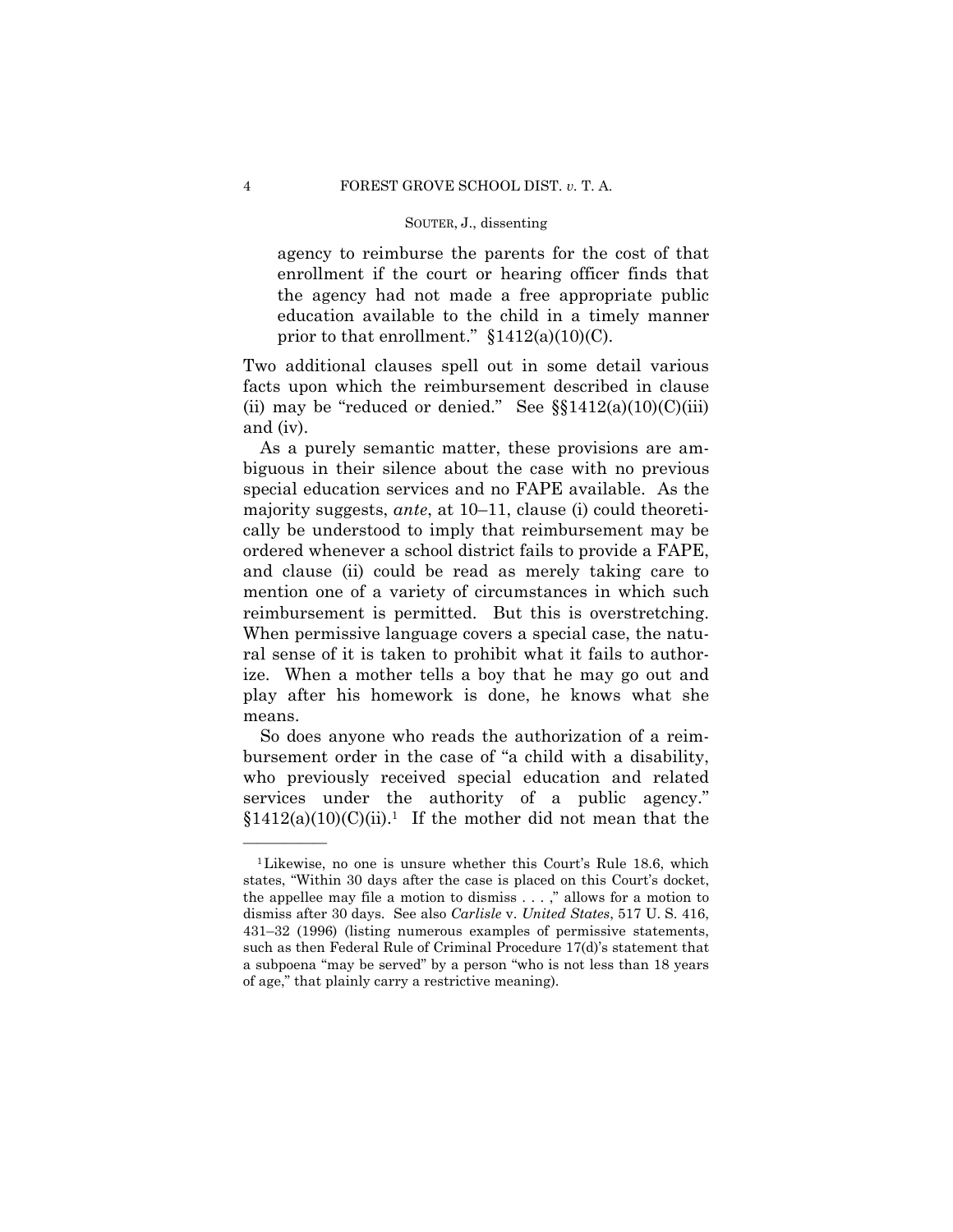homework had to be done, why did she mention it at all, and if Congress did not mean to restrict reimbursement authority by reference to previous receipt of services, why did it even raise the subject? "[O]ne of the most basic interpretive canons [is] that [a] statute should be construed so that effect is given to all its provisions, so that no part will be inoperative or superfluous, void or insignificant . . . ." *Corley* v. *United States*, 556 U. S. \_\_\_, \_\_\_ (2009) (slip op., at 9) (internal quotation marks omitted). But not on the Court's reading, under which clause (ii) does nothing but describe a particular subset of cases subject to remedial authority already given to courts by §1415(i)(2)(C)(iii) and recognized in *Burlington:* a court may order reimbursement for a child who previously received special education related services, but it may do this for any other child, too.2 But this is just not plausible, the notion that Congress added a new provision to the IDEA entitled "Reimbursement for private school placement" that had no effect whatsoever on reimbursement for private school placement. I would read clause (i) as written on the assumption that the school authorities can be expected to honor their obligations and as stating the general rule that unilateral placement cannot be reimbursed. See  $$1412(a)(10)(C)(i)$  ("In general . . . "). And I would read clause (ii) as imposing a receipt of prior ser-

<sup>2</sup>The majority says that "clause (ii) is best read as elaborating on the general rule that courts may order reimbursement when a school district fails to provide a FAPE by listing factors that may affect a reimbursement award in the common situation in which a school district has provided a child with some special-education services and the child's parents believe those services are inadequate." *Ante*, at 11. But this is just another way of reading the provision off the books. On the majority's reading, clause (ii) states only that a court may award reimbursement when (1) there is a previous receipt of special education services and (2) a failure to provide a FAPE. Such a description of the most common subset of a category already described may be called elaboration, but it still has no effect on the statutory scheme.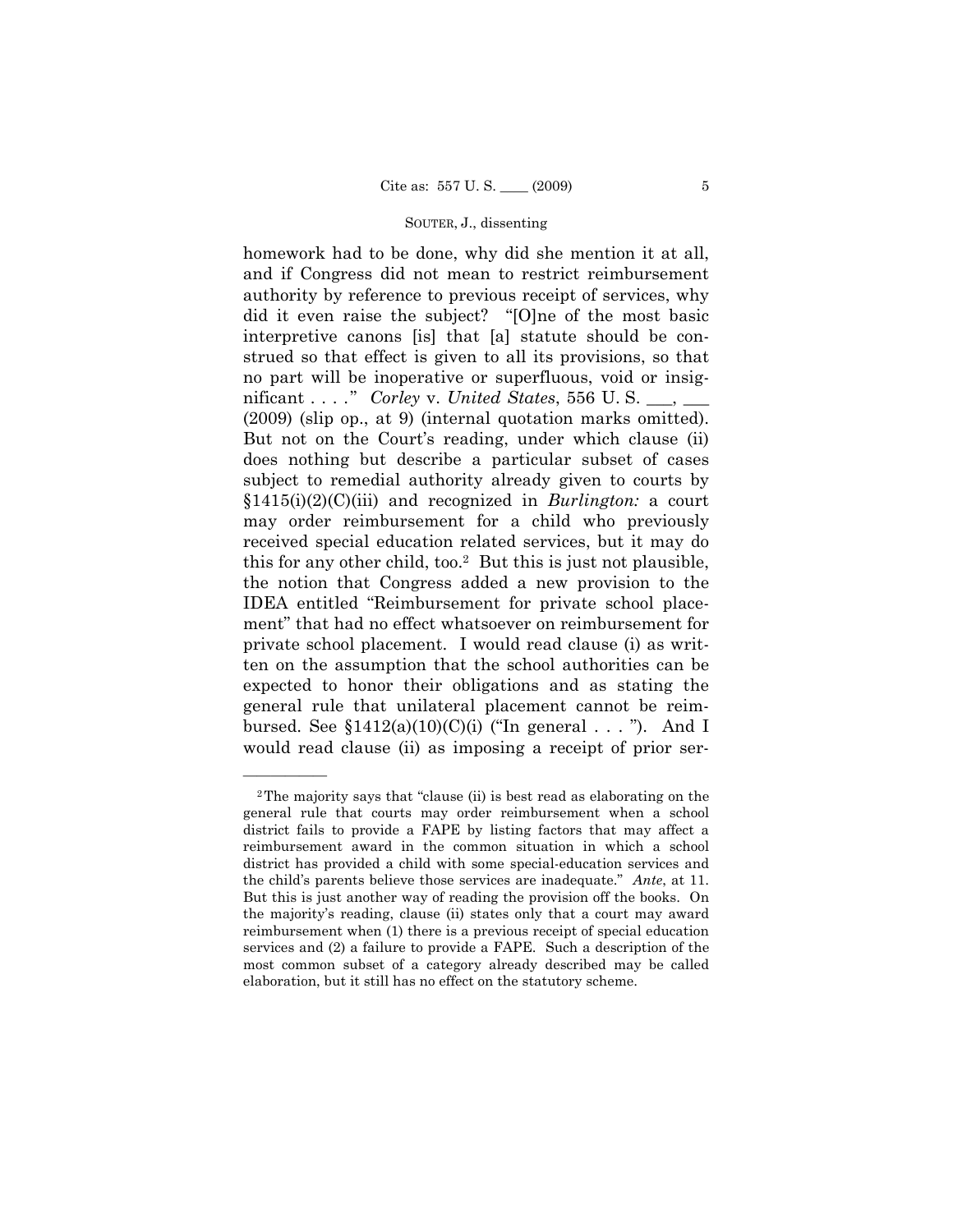vices limit on any exceptions to that general rule when school officials fall short of providing a FAPE. See §1412(a)(10)(C)(ii) ("Reimbursement for private school placement . . . ").

This reading can claim the virtue of avoiding a further anomaly. Section  $1412(a)(10)(C)(iii)$ , which limits otherwise available reimbursement, is expressly directed to "[t]he cost of reimbursement described in clause (ii)." This makes perfect sense under my reading. Since clause (ii) is now the exclusive source of authority to order reimbursement, it is natural to refer to it in the clause setting out the conditions for reducing or even denying reimbursement otherwise authorized. Yet, as T. A. and the Government concede, Brief for Respondent 22; Brief for United States as *Amicus Curiae* 4, 17, under the majority's reading, Congress has called for reducing reimbursement only for the most deserving (parents described in clause (ii) who consult with the school district and give public special education services a try before demanding payment for private education), but provided no mechanism to reduce reimbursement to the least deserving (parents who have not given public placement a chance).

The Court responds to this point by doubling down. According to the majority, the criteria listed in clause (iii) can justify a reduction not only of "reimbursement described in clause (ii),"  $$1412(a)(10)(C)(iii)$ , but can also do so for a reimbursement order authorized elsewhere as well, *ante*, at 11 n. 8. That is, the majority avoids ascribing perverse motives to Congress by concluding that in both clause (ii) and clause (iii), Congress meant to add nothing to the statutory scheme. This simply leads back to the question of why Congress in  $$1412(a)(10)(C)$  would have been so concerned with cases in which children had not previously received special education services when, on the majority's reading, the prior receipt of services has no relevance whatsoever to the subject of that provision.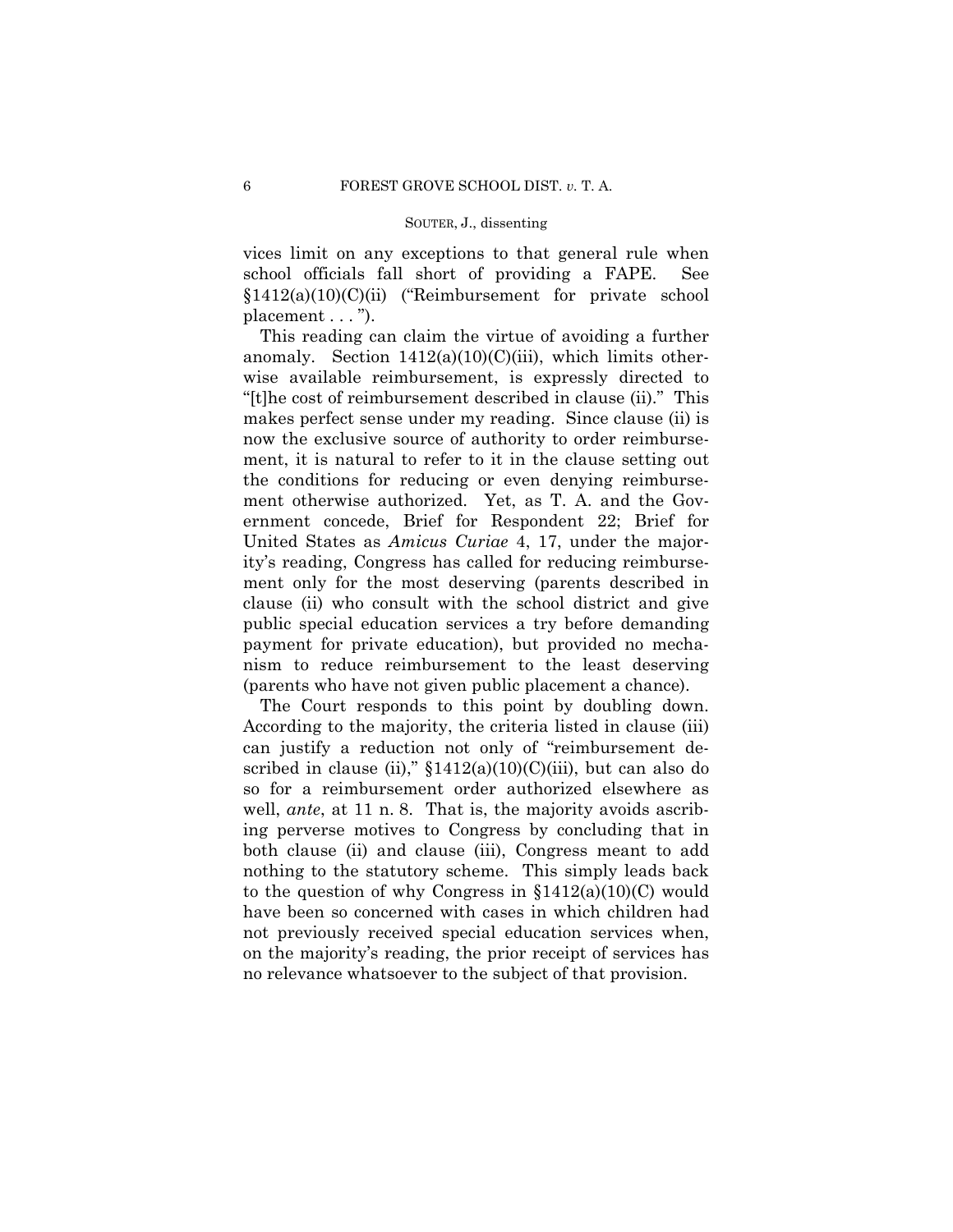Because any other interpretation would render clause (ii) pointless and clause (iii) either pointless or perverse,  $$1412(a)(10)(C)(ii)$  must be read to allow reimbursement only for "parents of a child with a disability, who previously received special education and related services under the authority of a public agency."

# II

Neither the majority's clear statement rule nor its policy considerations prevail over the better view of the 1997 Amendments.

### A

The majority says that, because of our previous interpretation of the Act as authorizing reimbursement for unilateral private placement, Congress was obliged to speak with added clarity to alter the statute as so understood. *Ante*, at 8–12. The majority refers to two distinct principles for support: first, statutes are to be read with a presumption against implied repeals, *e.g., ante*, at 12–13 (citing *Branch* v. *Smith*, 538 U. S. 254, 273 (2003) (plurality opinion)), and second, congressional reenactment of statutory text without change is deemed to ratify a prior judicial interpretation of it, *e.g., ante,* at 8–9 (citing *Lorillard* v. *Pons*, 434 U. S. 575, 580 (1978)). I think neither principle is up to the task.

Section  $1412(a)(10)(C)$  in no way repealed the provision we considered in *Burlington*.3 The relief that "is appropriate" under  $$1415(i)(2)(C(iii)$  depends on the substantive provisions of the IDEA as surely as if the provision author-

<sup>3</sup>The presumption against implied repeals would not justify reading the later provision as useless even if it applied since, when two provisions are irreconcilable, the presumption against implied repeals gives way to the later enactment. See *Branch* v. *Smith*, 538 U. S. 254, 273 (2003) (plurality opinion).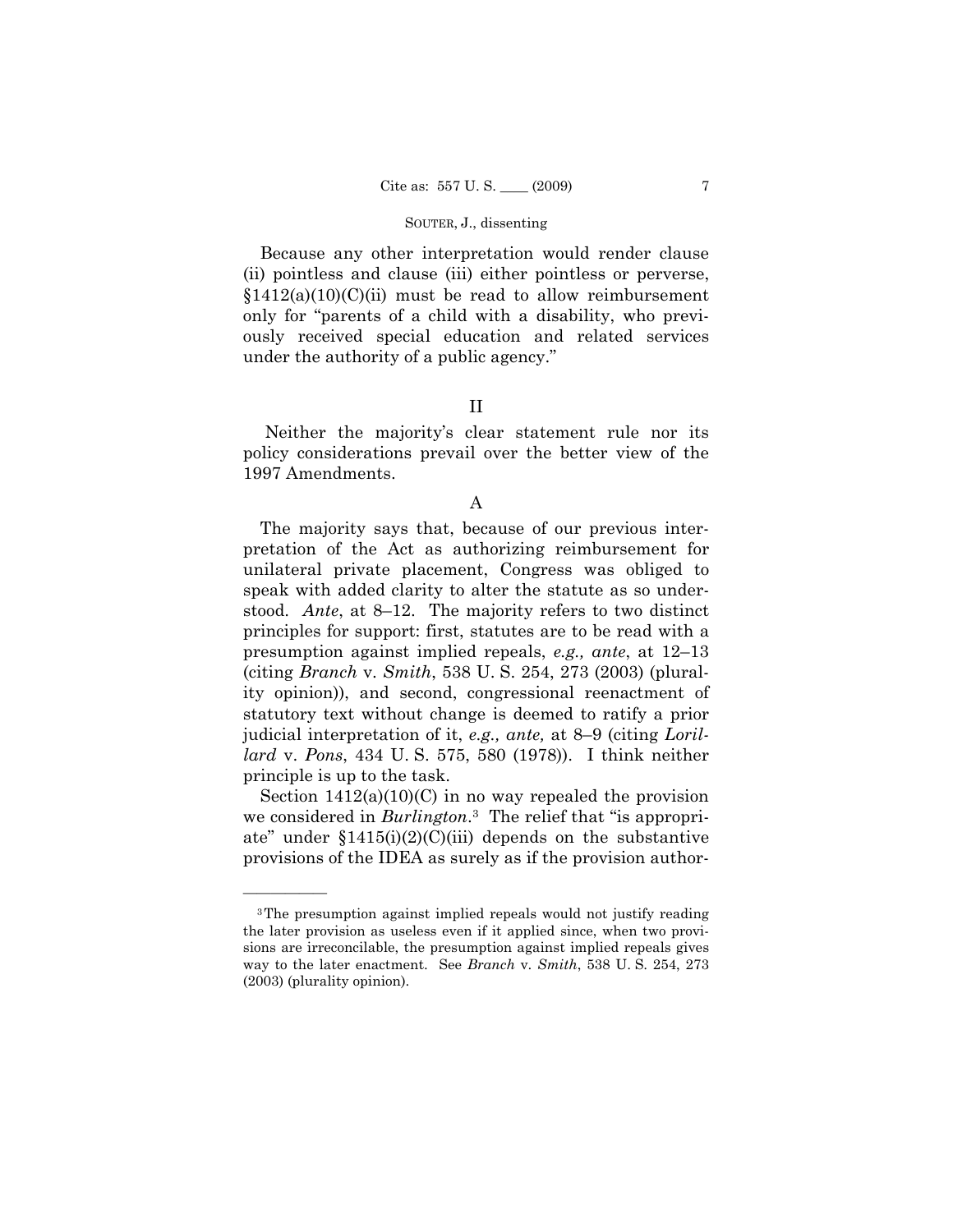ized equitable relief "consistent with the provisions of this statute."4 When we applied §1415(i)(2)(C)(iii) in *Burlington*, we expressly referred to those provisions and concluded that, in the absence of a specific rule, "appropriate" relief included the reimbursement sought. By introducing new restrictions on reimbursement, the 1997 Amendments produce a different conclusion about what relief is "appropriate." But  $$1415(i)(2)(C(iii)$  remains in effect, just as it would remain in effect if Congress had explicitly amended the IDEA to prohibit reimbursement absent prior receipt of services.

As for the rule that reenactment incorporates prior interpretation, the Court's reliance on it to preserve *Burlington*'s reading of  $$1415(i)(2)(C(iii)$  faces two hurdles. First, so far as I can tell, this maxim has never been used to impose a clear statement rule. If Congress does not suggest otherwise, reenacted statutory language retains its old meaning; but when a new enactment includes language undermining the prior reading, there is no presumption favoring the old, and the only course open is simply to read the revised statute as a whole. This is so because there is no reason to distinguish between amendments that occur in a single clause (as if Congress had placed all the changes in  $$1415(i)(2)(C(iii))$ , and those that take the form of a separate section (here,  $$1412(a)(10)(C)$ ). If Congress had added a caveat within  $$1415(i)(2)(C(iii))$ , or in an immediately neighboring provision, I assume the majority would not approach it with skepticism on the ground that it purported to modify a prior judicial interpretation.

Second, nothing in my reading of  $$1412(a)(10)(C)(ii)$  is

<sup>4</sup>No one, for example, would suggest that a court could grant reimbursement under  $$1415(i)(2)(C(iii)$  to parents of a nondisabled child, but this is obvious only because we assume  $$1415(i)(2)(C(iii))$  is to be read in light of the substantive provisions of the statute.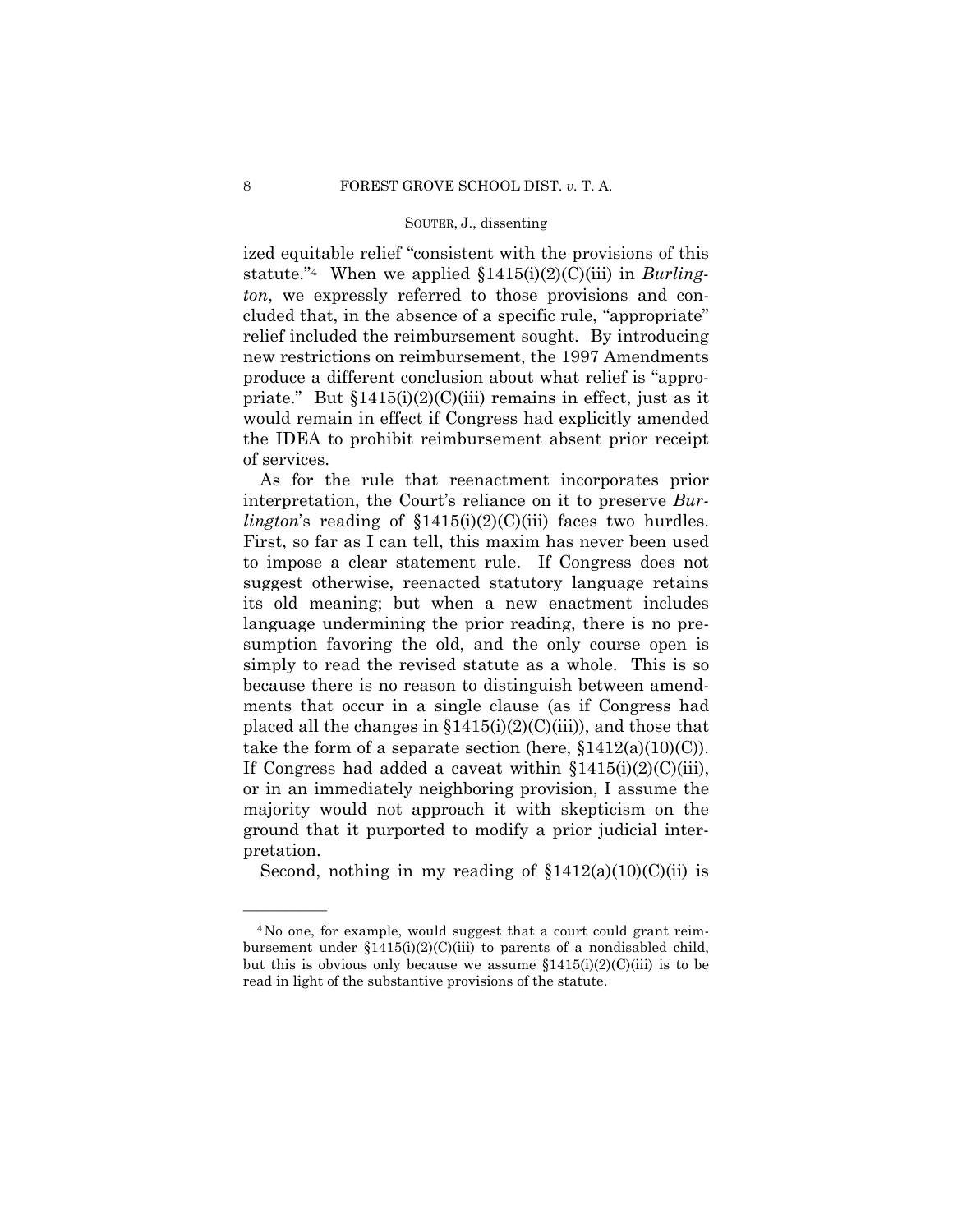inconsistent with the holdings of *Burlington* and the other prior decision on the subject, *Florence County School Dist. Four* v. *Carter*, 510 U. S. 7 (1993). Our opinion in *Burlington* was expressly premised on there being no "other reference" that would govern reimbursement for private tuition, 471 U. S., at 369, and this all but invited Congress to provide one. Congress's provision of such a reference in 1997 is, to say the very least, no reason for skepticism that Congress wished to alter the law on reimbursement. The 1997 legislation, read my way, would not, however, alter the result in either *Burlington* or *Carter*. In each case, the school district had agreed that the child was disabled, the parents had cooperated with the district and tried out an IEP, and the only question was whether parents who later resorted to a private school could be reimbursed "'if the court ultimately determines that such placement, rather than a proposed IEP, is proper under the Act.'" *Carter*, *supra*, at 12 (quoting *Burlington*, *supra*, at 369). In ordering reimbursement, the Court in both *Burlington* and *Carter* emphasized that the parents took part in devising an IEP, 471 U. S., at 368; 510 U. S., at 12, and expressed concern for parents who had sought an IEP before placing their child in private school, but received one that was inadequate, 471 U. S., at 370; 510 U. S., at 12. The result in each case would have been the same under my reading of the amended Act, both sets of parents being "parents of a child with a disability, who previously received special education and related services under the authority of a public agency."  $$1412(a)(10)(C)(ii)$ . It is therefore too much to suggest that my reading of  $$1412(a)(10)(C(ii)$ would "abrogat[e] *sub silentio* our decisions in *Burlington*  and *Carter,*" *ante*, at 12.

The majority argues that the policy concerns vindicated in *Burlington* and *Carter* justify reading those cases to authorize a reimbursement authority going beyond their facts, *ante,* at 7–8, and would hold reimbursement possible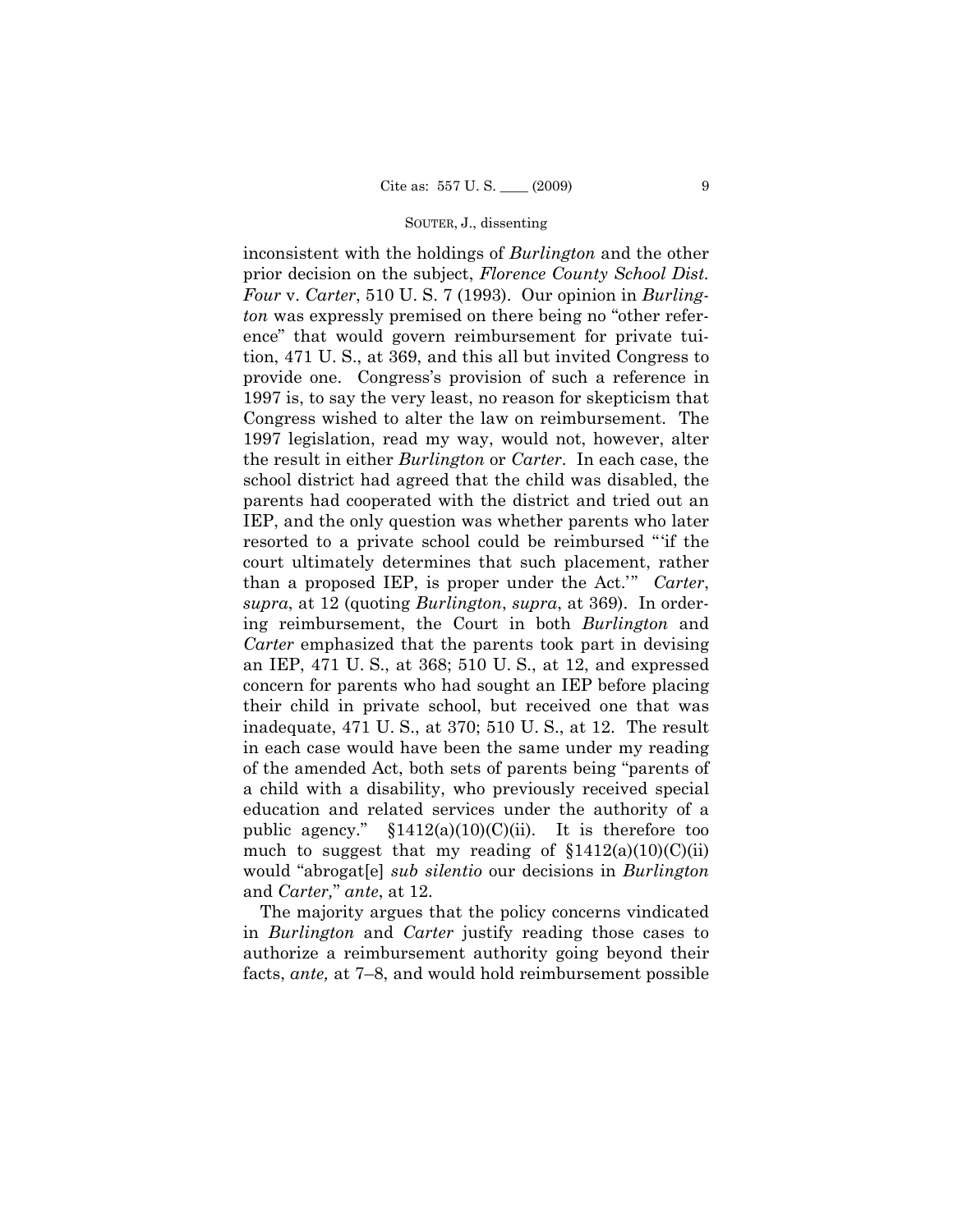even for parents who, like those here, unilaterally resort to a private school without first establishing at the administrative or appellate level that the child is disabled, or engaging in a collaborative process with the school officials. But how broadly one should read *Burlington* and *Carter* is beside the point, Congress having explicitly addressed the subject with statutory language that precludes the Court's result today.

# B

The Court also rejects the natural sense of  $$1412(a)(10)(C)$  as an interpretation that would be "at odds with the general remedial purpose underlying IDEA and the 1997 Amendments." *Ante*, at 13. The majority thinks my reading would place the school authorities in total control of parents' eligibility for reimbursement: just refuse any request for special education or services in the public school, and the prior service condition for eligibility under clause (ii) can never be satisfied. Thus, as the majority puts it, it would "borde[r] on the irrational" to "immuniz[e] a school district's refusal to find a child eligible for special-education services no matter how compelling the child's need." *Ibid*. I agree that any such scheme would be pretty absurd, but there is no absurdity here. The majority's suggestion overlooks the terms of the IDEA process, the substantial procedures protecting a child's substantive rights under the IDEA, and the significant costs of its rule.

To start with the costs, special education can be immensely expensive, amounting to tens of billions of dollars annually and as much as 20% of public schools' general operating budgets. See Brief for Council of the Great City Schools as *Amicus Curiae* 22–23. The more private placement there is, the higher the special education bill, a fact that lends urgency to the IDEA's mandate of a collaborative process in which an IEP is "developed jointly by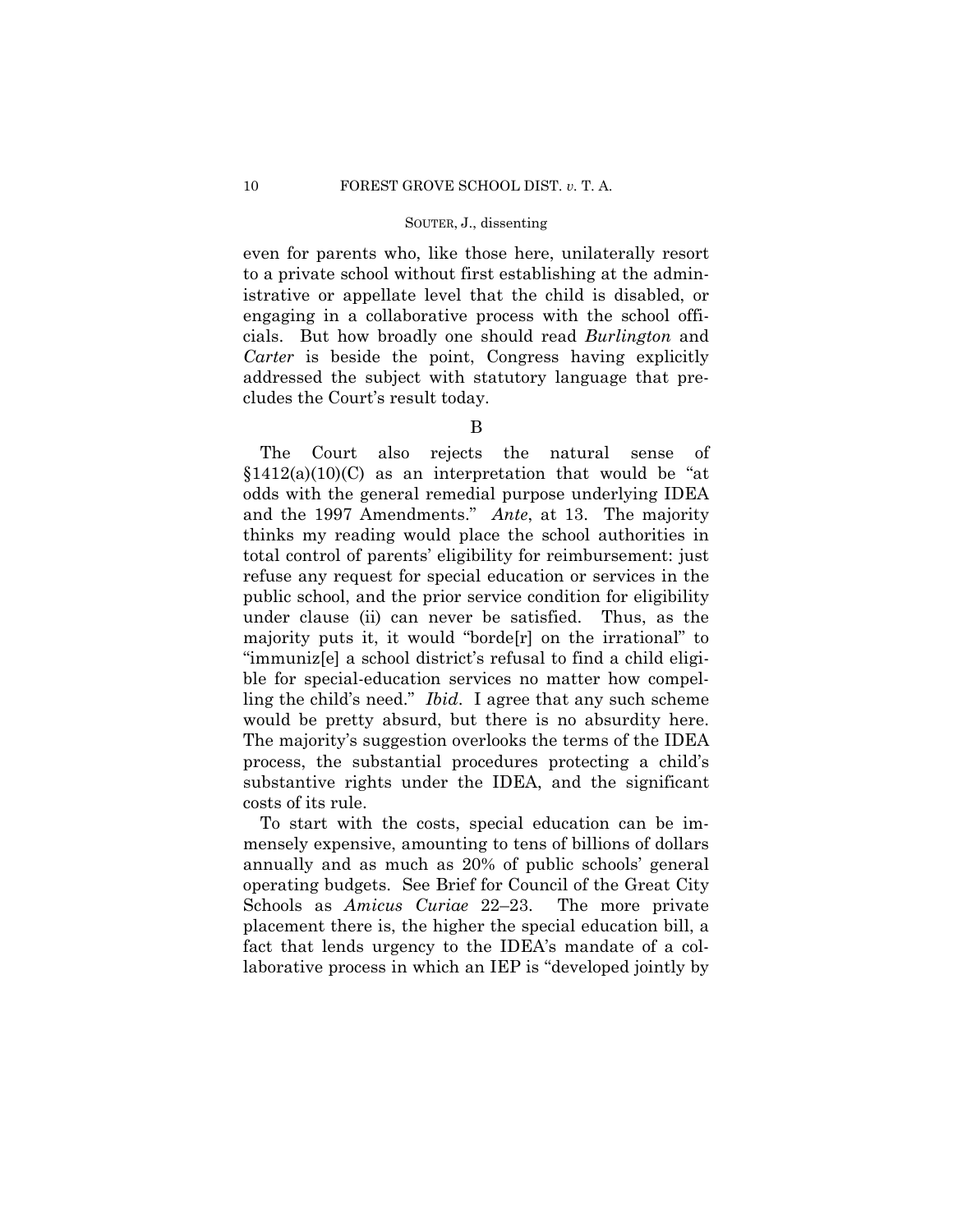a school official qualified in special education, the child's teacher, the parents or guardian, and, where appropriate, the child." *Burlington*, *supra*, at 368.

The Act's repeated emphasis on the need for cooperative joint action by school and parent does not, however, leave the school in control if officials should wish to block effective (and expensive) action for the child's benefit, for if the collaborative approach breaks down, the IDEA provides for quick review in a "due process hearing" of the parents' claim that more services are needed to provide a FAPE than the school is willing to give. See  $$1415(c)(2)$  (district must respond to due process hearing complaint within 10 days and hearing officer must assess facial validity of complaint within 5 days); §1415(e) (mediation is available, provided it does not delay due process hearing);  $$1415(f)(1)(B)$  (district must convene a meeting with parents within 15 days to attempt to resolve complaint); 34 CFR  $\S$ \$300.510(b)(1)–(2) (2008) (if complaint is not resolved, a hearing must be held within 30 days of complaint and a decision must be issued within 75 days of complaint). Parents who remain dissatisfied after these first two levels of process may have a right of appeal to the state educational agency and in any case may bring a court action in federal district court. See 20 U. S. C.  $§1415(i)(2)$ . This scheme of administrative and judicial review is the answer to the Court's claim that reading the prior services condition as restrictive, not illustrative, immunizes a school district's intransigence, giving it an effective veto on reimbursement for private placement.5

<sup>&</sup>lt;sup>5</sup>The majority argues that we already rejected this process as inadequate in *School Comm. of Burlington* v. *Department of Ed. of Mass.*, 471 U. S. 359 (1985)*. Ante*, at 14. That was before the enactment of §1412(a)(10)(C)(ii). The question in *Burlington* was whether the reimbursement there was an "appropriate" remedy under  $$1415(i)(2)(C(iii)$ . See 471 U.S., at 370. With no statement to the contrary from Congress, the Court expressed concern over the possible